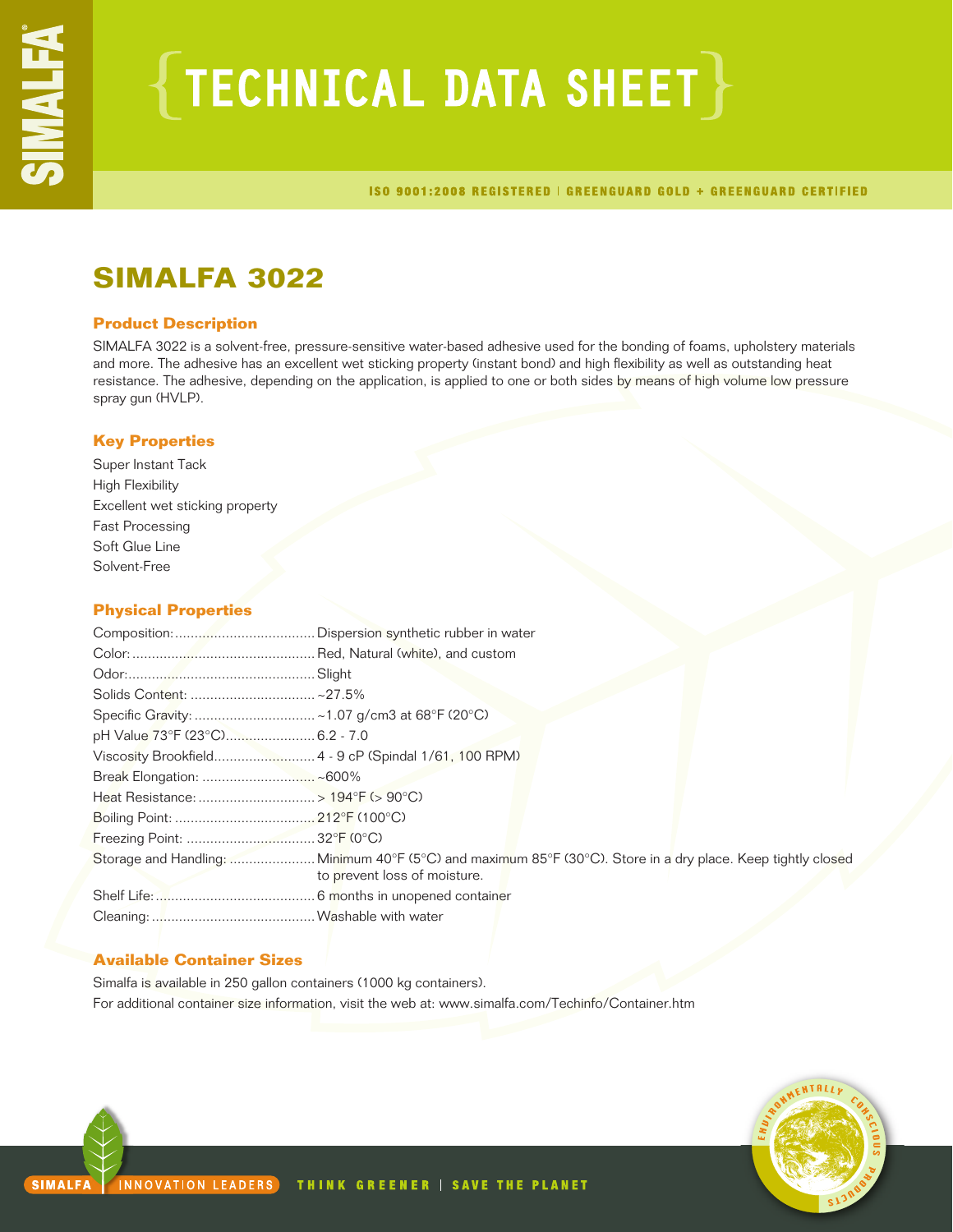## **Surface Preparation**

Surfaces must be clean, dry and dust free. Any petroleum based product such as oil or grease can prevent suitable bonding.

## **Application**

Never agitate or mix before using. Simalfa can be applied to both surfaces with a spray gun. However, in many instances, single sided application is the preferred method. Hold the spray gun between 4"- 8" (10cm - 20cm) from the surface and be sure to overlap the pattern slightly with each pass to ensure uniform coverage.

## **Coverage**

Coverage will vary depending on the porosity of substrates and strength of adhesive bond desired. Typical users will cover up to 1000 square feet per gallon. In all cases, user evaluation will be required to determine the optimum coverage levels for their application.

## **Assembly and Bonding Time**

Simalfa bonds immediately after spraying. Users can reposition the substrates, to maximize the quality of their product, without re-spraying. Pressure may be applied via manual or mechanical methods to enhance the initial bond. In addition, the user can place the substrates together immediately or up to 15 minutes after spraying if required by their production process. After 15 minutes the adhesive may dry and the final adhesion can suffer, or a pseudo-adhesion could take place.

The final bond is achieved once the residual water has evaporated. Although water evaporation happens quickly, it is recommended users wait 24 hours before performing any final bond testing.

## **Application Method and Equipment**

SIMALFA is best dispensed via our patented Free Flowing gravity delivery system and applied with our high volume low-pressure (HVLP) spray guns. Other spray gun manufacturers may also have suitable application equipment. To find out if your spray gun works with Simalfa, just contact us, we can help.

| We can supply all the necessary design, engineering and equipment to properly install and use SIMALFA.             |
|--------------------------------------------------------------------------------------------------------------------|
|                                                                                                                    |
|                                                                                                                    |
|                                                                                                                    |
| Method of Dispensing:  Free Flowing System (Patent#: 5868319) or pressure container.<br>Pumping is not recommended |
| colored metals such as aluminum, steel, brass, etc.                                                                |
| Cleaning of Equipment: Use water only. Never use solvents of any type.<br>DO NOT SUBMERGE SPRAY GUN IN WATER       |

## **Cleanup**

In some cases wet adhesive may be removed with water. Dry adhesive cannot be removed from porous substrates such as foams or fabrics. It is recommended that users prevent adhesive from getting on surfaces where it's not wanted.

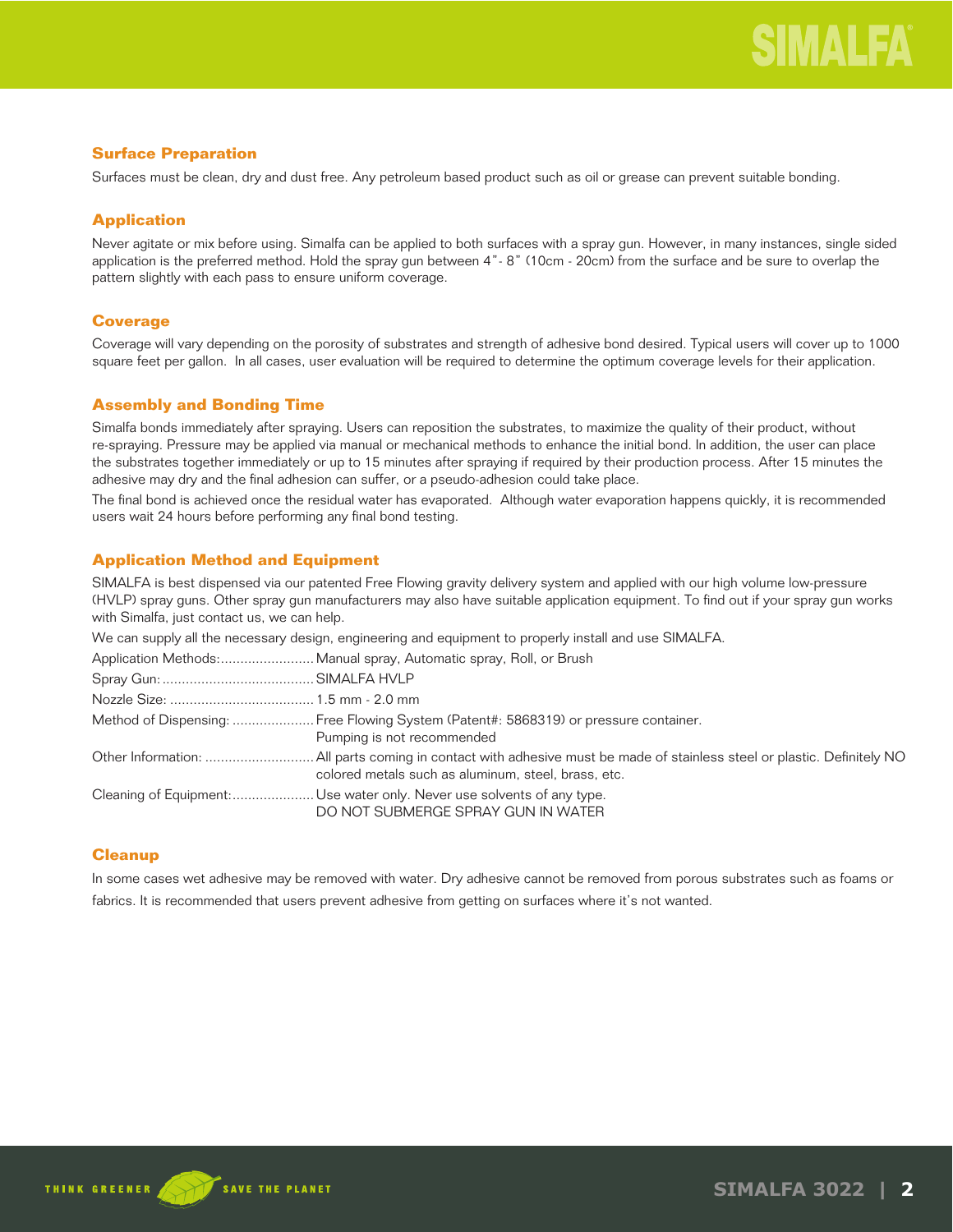## **Precautionary Information**

Please refer to the Safety Data Sheet and Product Label for Health and Safety Information before using Simalfa.

## **For Additional Information**

To request further information visit our website at WWW.SIMALFA.COM, contact us via telephone at (973)423-9266, or mail us at SIMALFA, 15 Lincoln Street, Hawthorne NJ 07506 USA.

To arrange an on-site demonstration please contact us at (973)423-9266 immediately.

## **Important Notice**

This information is accurate to the best of Alfa Adhesives, Inc.'s knowledge, or obtained from sources believed by Alfa Adhesives, Inc. to be accurate. Because many factors may affect processing or application/use, we recommend that you make tests to determine the suitability of this product for your particular purpose prior to use. No warranties of any kind, either expressed or implied, including warranties of merchantability or fitness for a particular purpose, are made regarding products described or designs, data or information set forth, or that the products, designs, data or information may be used without infringing the intellectual property rights of others. In no case shall the descriptions, information, data or designs provided be considered a part of our terms and conditions of sale. Further, you expressly understand and agree that the descriptions, designs, data, and information furnished by Alfa Adhesives, Inc. hereunder are given gratis and Alfa Adhesives, Inc. assumes no obligation or liability for the description, designs, data and information given or results obtained, all such being given and accepted at your risk.

## **TDS Prepared by:**

Alfa Adhesives, Inc. 15 Lincoln Street Hawthorne, NJ 07506 USA Tel: 973.423.9266 Fax: 973.423.9264



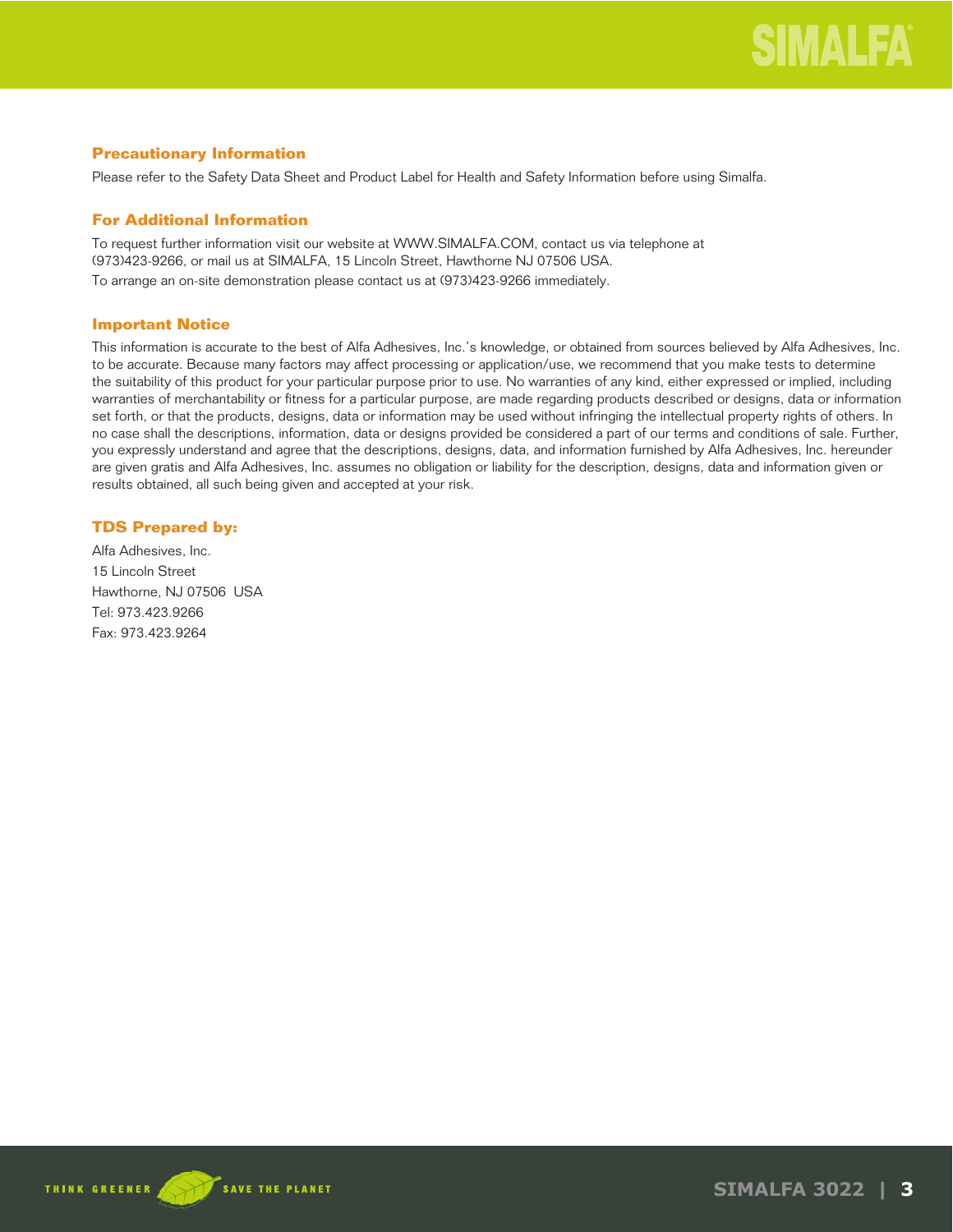# $\{SAFFITY$  DATA SHEET $\}$

ISO 9001:2008 REGISTERED | GREENGUARD GOLD + GREENGUARD CERTIFIED

## **SIMALFA 3022**

## **SECTION 1: Identification**

| Product identifier:  SIMALFA 3022                       |                                                                  |
|---------------------------------------------------------|------------------------------------------------------------------|
|                                                         |                                                                  |
| Product Code Number:  3022                              |                                                                  |
|                                                         |                                                                  |
|                                                         |                                                                  |
| Recommended restrictions:  Uses other than those above. |                                                                  |
| <b>Manufacturer Information:</b>                        |                                                                  |
|                                                         |                                                                  |
|                                                         |                                                                  |
|                                                         |                                                                  |
| Office hours (Mon – Fri):  6.00 am to 5:00 pm EST       |                                                                  |
|                                                         | Company contact name: Darren Gilmore, darren.gilmore@simalfa.com |
| Emergency phone number:  1.973.423.9266                 |                                                                  |

## **SECTION 2: Hazard(s) identification**

| Classification of the chemical in accordance with paragraph (d) of §1910.1200: |                                                                                                                 |  |
|--------------------------------------------------------------------------------|-----------------------------------------------------------------------------------------------------------------|--|
|                                                                                | Physical hazards:  Not classified as a physical hazard under GHS criteria                                       |  |
|                                                                                |                                                                                                                 |  |
|                                                                                | Environmental hazards: Not classified as a physical hazard under GHS criteria.                                  |  |
| GHS signal word:  Not applicable.                                              |                                                                                                                 |  |
|                                                                                | GHS hazard statement(s):  This mixture is classified as not hazardous according to paragraph (d) of §1910.1200. |  |
| GHS Hazard symbol(s):  Not applicable.                                         |                                                                                                                 |  |
| <b>GHS Precautionary statement(s):</b>                                         |                                                                                                                 |  |
|                                                                                |                                                                                                                 |  |
|                                                                                |                                                                                                                 |  |
|                                                                                |                                                                                                                 |  |

Disposal: .......................................... No disposal precautionary statements required.

## Hazard(s) not otherwise Classified (HNOC):

Avoid inhalations of spray mists and/or spray vapors.

Ingredient(s) of unknown acute toxicity: Not applicable.

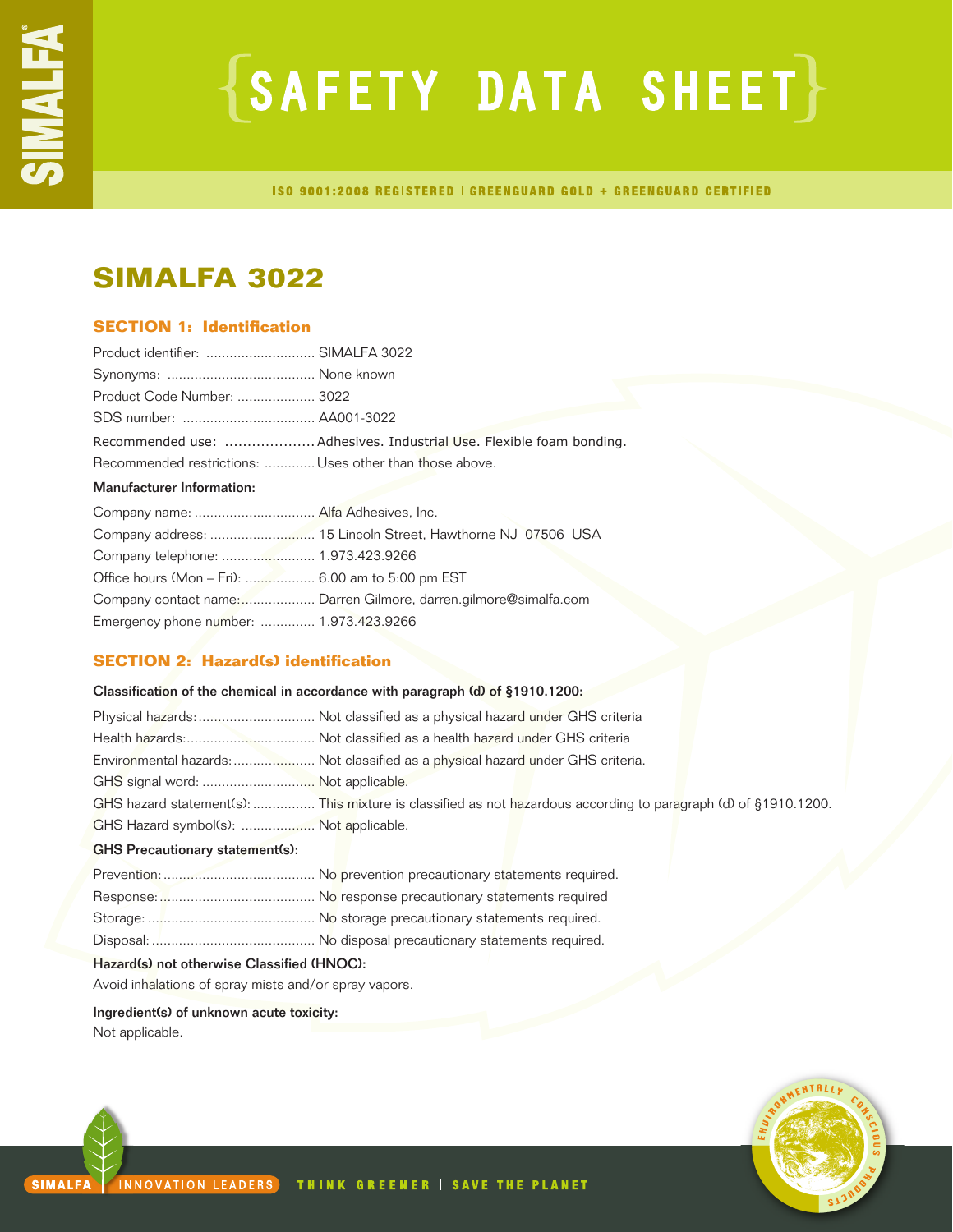## **SECTION 3: Composition/information on ingredients**

## Mixture:

CR (polychloroprenes, Chloroprene rubber), Additive, Water.

| l Chemical Name                   | CAS# | <b>Concentration (weight %)</b> |
|-----------------------------------|------|---------------------------------|
| No hazardous components above the |      |                                 |
| l classification threshold        |      |                                 |

Note: The balance of the ingredients are not classified as hazardous, or are below the classification threshold under the criteria of the Federal OSHA Hazard Communication Standard 29 CFR 1910.1200.

## **SECTION 4: First-aid measures**

## Description of necessary measures:

## Inhalation:

Remove to fresh air. In case of irritation of the respiratory tract seek medical advice.

## Skin contact:

After contact with skin, wash immediately with soap and water. In case of skin irritation, seek medical treatment.

## Eye contact:

If product gets into the eye, keep eyelid open and rinse immediately with large quantities of water, for at least 5 minutes. Subsequently consult an ophthalmologist.

#### Ingestion:

Contact a physician/medical advice immediately.

#### Most important symptoms/effects, acute and delayed:

None currently known.

#### Indication of immediate medical attention and special treatment needed:

If any symptoms are observed, contact a physician and give them this SDS sheet.

## **SECTION 5: Fire-fighting measures**

#### Suitable extinguishing media:

Water. Foam. Dry extinguishing powder.

## Unsuitable extinguishing media:

None known.

#### Specific hazards:

Product is not combustible. In case of fire and/or explosion do not breathe fumes. Combustion products – Irritating gases and vapors. Special protective equipment and precautions for fire-fighters: Full protective clothing and NIOSH-approved self-contained breathing apparatus should be worn. Use water to cool exposed containers.

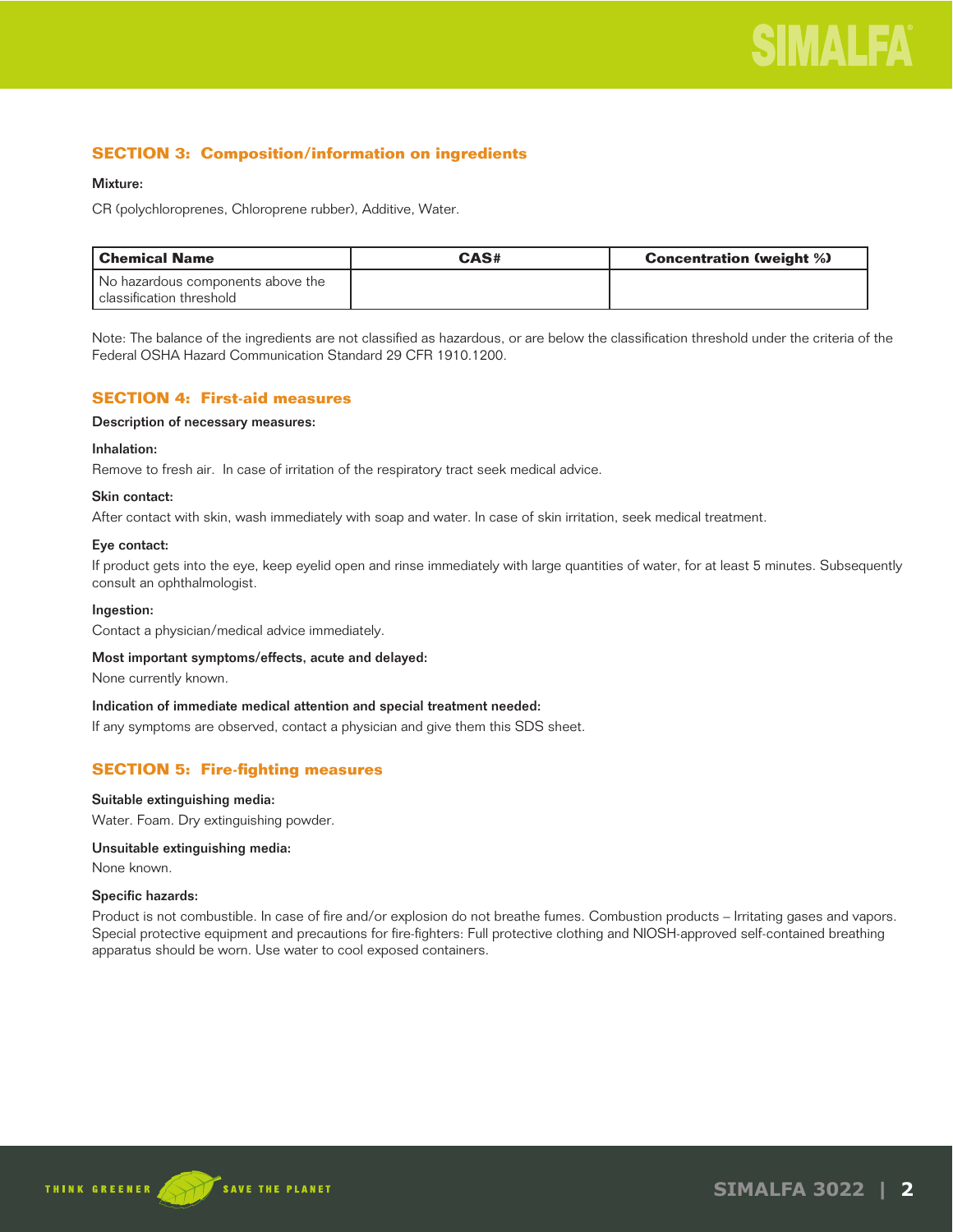## **SECTION 6: Accidental release measures**

#### Personal precautions, protective equipment and emergency procedures:

Wear appropriate protective equipment, such as gloves, goggles and protective clothing, as conditions warrant (see Section 8). See Sections 2 and 7 for additional information on hazards and precautionary measures. Change contaminated clothing.

## Environmental Precautions:

Stop spill/release if it can be done safely. Do not empty into drains or the aquatic environment. Cover drains.

### Methods and material for containment and cleaning up:

Remove mechanically, placing in appropriate containers for disposal. Absorb with liquid-binding material (e.g. sand, diatomaceous earth, acid- or universal binding agents). Clear contaminated area thoroughly. Retain contaminated washing water and dispose. Dispose of in accordance with all local, state, and federal regulations.

## **SECTION 7: Handling and storage**

#### Precautions for safe handling:

The necessary precautions for handling chemicals should be followed. If suction of the immediate vicinity is impossible or insufficient, adequate airing of the working place must be ensured. Use good personal hygiene practices and wear appropriate personal protective equipment (see section 8).

#### Conditions for safe storage, including any incompatibles:

Store only in original container. Keep container tightly closed. The adhesive is sensitive to frost! Temperatures below 0°C will destroy the adhesive!

## Storage conditions:

Store between 5°C to and 30°C

### Shelf life:

6 months in unopened container.

## **SECTION 8: Exposure controls/personal protection**

#### Control Parameters:

## Occupational exposure limits:

Does not contain substances above concentration limits fixing an occupational exposure limit.

| US OSHA HAZARDOUS COMPONENTS (29 CFR 1910.1200): |                  |                   |
|--------------------------------------------------|------------------|-------------------|
| Permissible Exposure Limits                      |                  |                   |
| l Substance                                      | PEL-TWA (8 hour) | PEL-STEL (15 min) |
| Not Applicable                                   |                  |                   |

| l US ACGIH Threshold Limit Values |                  |                   |
|-----------------------------------|------------------|-------------------|
| l Substance                       | TLV-TWA (8 hour) | TLV-STEL (15 min) |
| Not Applicable                    |                  |                   |

| <b>NIOSH Exposure Limits</b> |            |             |
|------------------------------|------------|-------------|
| <b>Substance</b>             | <b>TWA</b> | <b>STEL</b> |
| Not Applicable               |            |             |

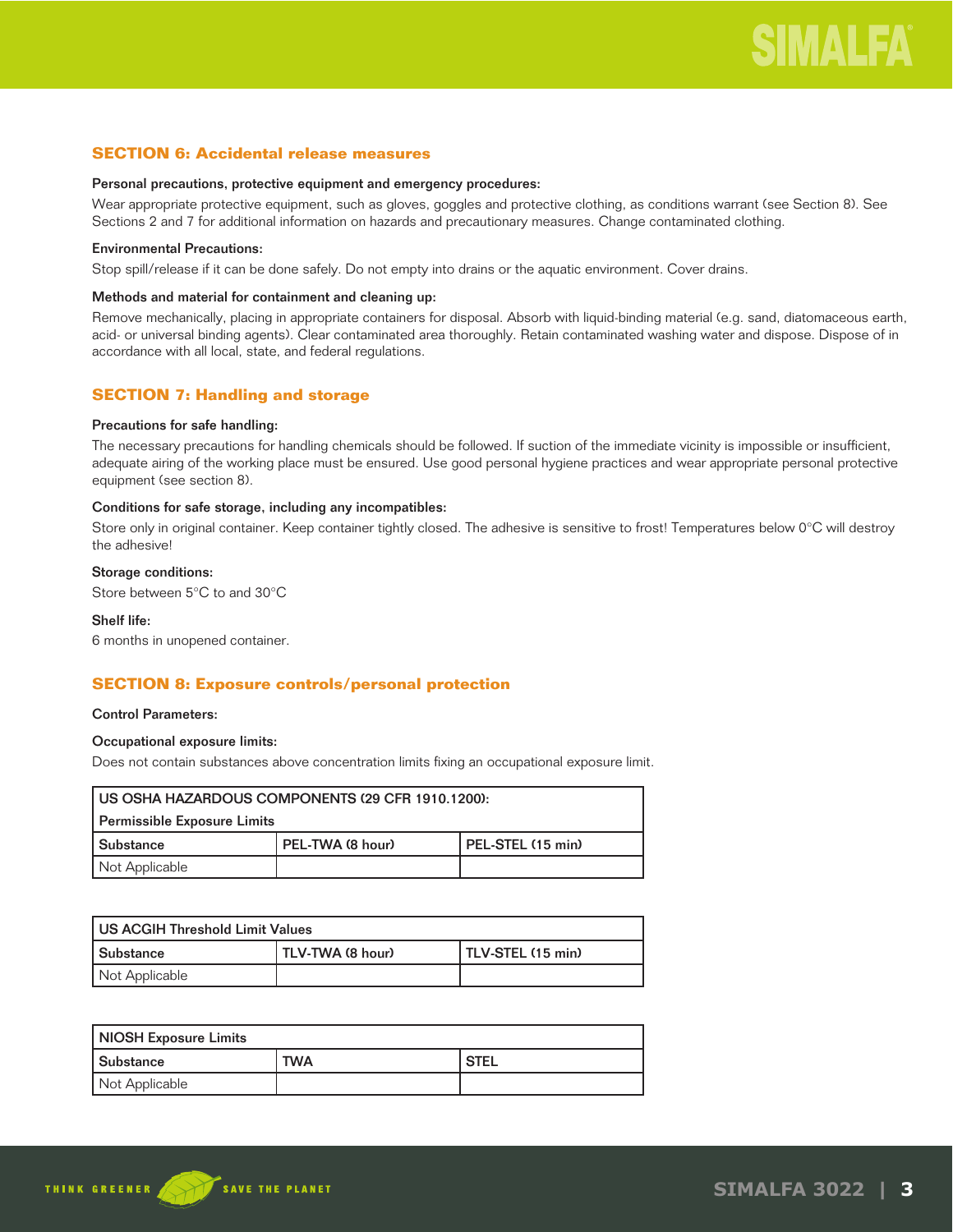### Appropriate engineering controls:

General room ventilation should be adequate. See also Section 7.

#### Individual protection measures, such as personal protective equipment:

## Eye/face protection:

Use suitable safety glasses. Eye protection should be compliant with OSHA regulations.

#### Skin and hand protection:

Use appropriate gloves. Gloves must be inspected prior to use. Use proper glove removal technique (without touching glove's outer surface) to avoid skin contact with this product. Dispose of contaminated gloves after use in accordance with applicable laws and good laboratory practices. Wash and dry hands.

## Respiratory protection:

Avoid inhalations of spray mists and/or spray vapors. Work in well ventilated areas, where risk assessment shows air-purifying respirators are appropriate, use type N95 (US) or type P2 (EN 143) respirator. Use respirators and components tested and approved under appropriate government standards such as NIOSH (US) or CEN (EU).

## Other:

Other protective clothing may be required depending on degree of exposure.

## Thermal hazards:

No data available.

## **SECTION 9: Physical and chemical properties**

#### Appearance

| Melting point/freezing point:  Not applicable               |  |
|-------------------------------------------------------------|--|
|                                                             |  |
|                                                             |  |
|                                                             |  |
|                                                             |  |
| Flammability (solid, gas): Non-flammable                    |  |
| Upper/lower flammability or explosive limits                |  |
| Flammability limit – lower %): Not applicable               |  |
| Flammability limit - upper (%):  Not applicable             |  |
| Explosive limit – lower (%):  Not applicable                |  |
| Explosive limit – upper (%): Not applicable                 |  |
|                                                             |  |
|                                                             |  |
| Relative density (@50oC):  ~ 1.07 g/cm3                     |  |
|                                                             |  |
| Partition coefficient (n-octanol/water):  No data available |  |
| Auto-ignition temperature:  No data available               |  |
| Decomposition temperature:  No data available               |  |
|                                                             |  |

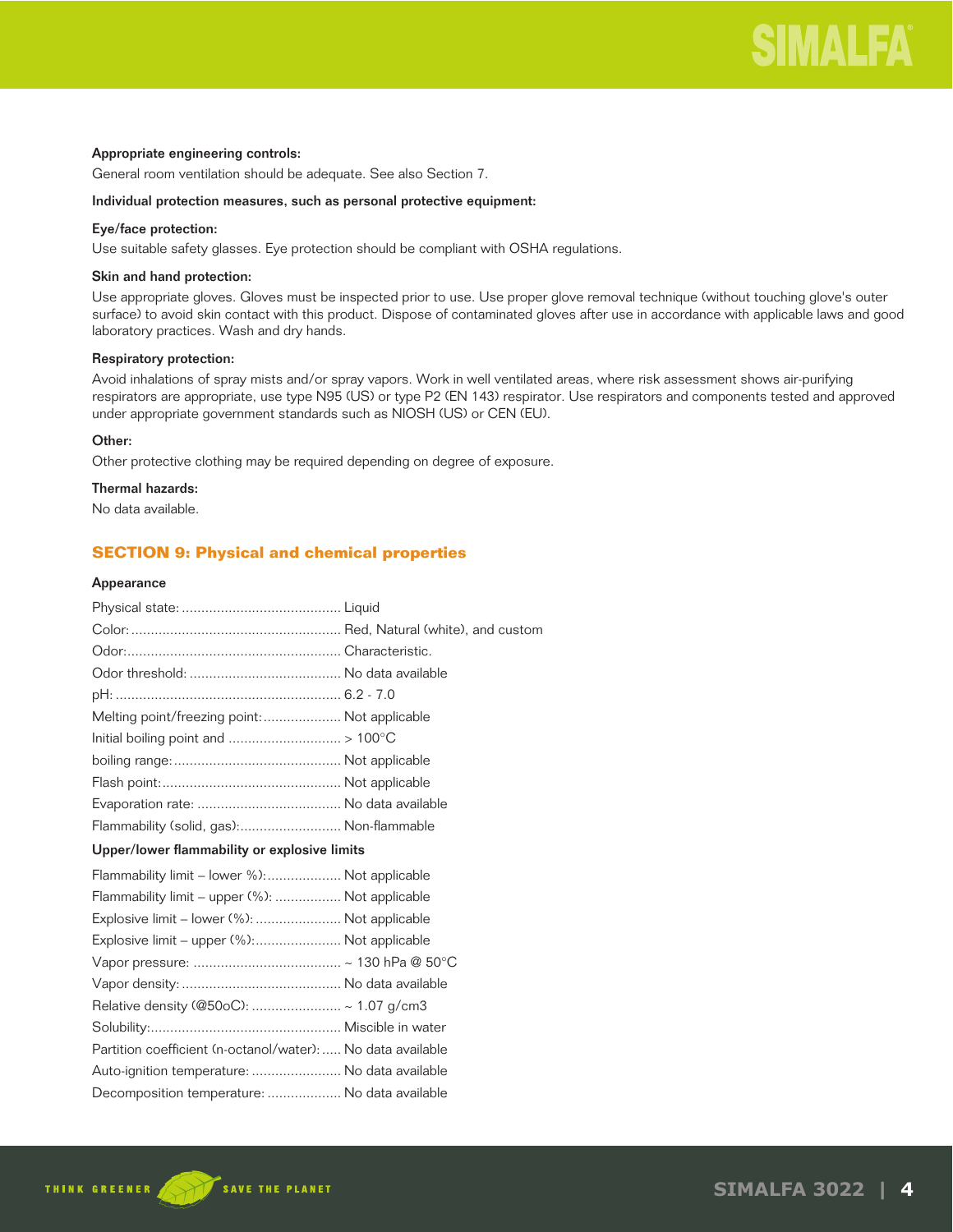| Other information: |  |
|--------------------|--|
|                    |  |
|                    |  |

## **SECTION 10: Stability and reactivity**

| Possibility of hazardous reactions:  Not known |                                                                                                       |
|------------------------------------------------|-------------------------------------------------------------------------------------------------------|
|                                                |                                                                                                       |
| Incompatible materials:  None known            |                                                                                                       |
|                                                | Hazardous decomposition:  Thermal decomposition can lead to the escape of irritating gases and vapors |

## **SECTION 11: Toxicological information**

## Information on likely routes of exposure:

## Symptoms related to the physical, chemical, and toxicological characteristics:

None expected.

## Delayed and immediate effects and chronic effects from short or long-term exposure: None expected.

## Numerical measures of toxicity:

Ingredient Information

| Substance      | Test Type (species)   | Value |
|----------------|-----------------------|-------|
|                | LD50 Oral (Rat)       |       |
| Not Applicable | LD50 Dermal (Rabbit)  |       |
|                | LC50 Inhalation (Rat) |       |

## Skin corrosion/irritation:

Frequently or prolonged contact with skin may cause dermal irritation.

## Serious eye damage/eye irritation:

Not expected to cause serious eye damage/eye irritation.

#### Respiratory sensitization:

No information available on the mixture, however none of the components have been classified as a respiratory sensitizer (or are below the concentration threshold for classification).

## Skin sensitization:

No information available on the mixture, however none of the components have been classified as a skin sensitizer (or are below the concentration threshold for classification).

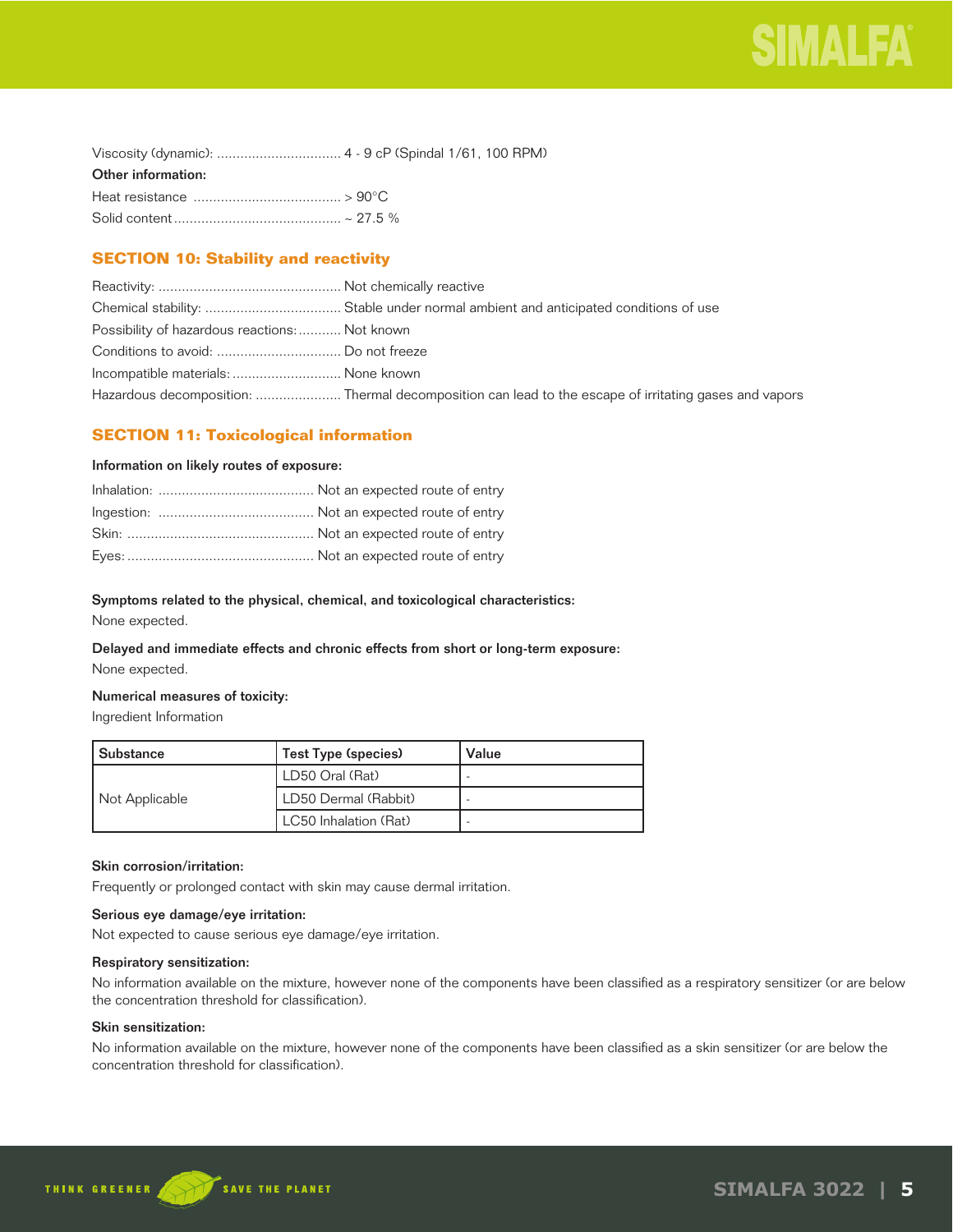## Germ cell mutagenicity:

No information available on the mixture, however none of the components have been classified for germ cell mutagenicity (or are below the concentration threshold for classification).

## Carcinogenicity:

No information available on the mixture, however none of the components are listed in the National Toxicology Program (NTP) Report on Carcinogens (latest edition) or has been found to be a potential carcinogen in the International Agency for Research on Cancer (IARC) Monographs (latest edition), or by OSHA.

## Reproductive toxicity:

No information available on the mixture, however none of the components have been classified for reproductive toxicity (or are below the concentration threshold for classification).

#### Specific target organ toxicity:

#### Single exposure:

No information available on the mixture, however none of the components have been classified for STOT SE (or are below the concentration threshold for classification).

#### Specific target organ toxicity:

## Repeat exposure:

No information available on the mixture, however none of the components have been classified for STOT RE (or are below the concentration threshold for classification). Based on new information regarding a raw material that is being used in the formulation of this product, a clarification is under way as to whether a classification in a hazard class after repeated exposure (inhalation) is required.

## Aspiration hazard:

No information available on the mixture, however none of the components have been classified for aspiration hazard (or are below the concentration threshold for classification).

## Further information:

No data available.

## **SECTION 12: Ecological information**

#### Ecotoxicity:

## Product data:

Product may not be released into water without pre-treatment.

#### Ingredient Information:

| Substance      | <b>Test Type</b> | <b>Species</b> | Value |
|----------------|------------------|----------------|-------|
|                | LD50             |                |       |
| Not Applicable | <b>EC50</b>      |                |       |
|                | EC/LC50          |                |       |

#### Persistence and Degradability:

No data available.

## Bioaccumulative Potential:

No data available.

Mobility in Soil:

No data available.

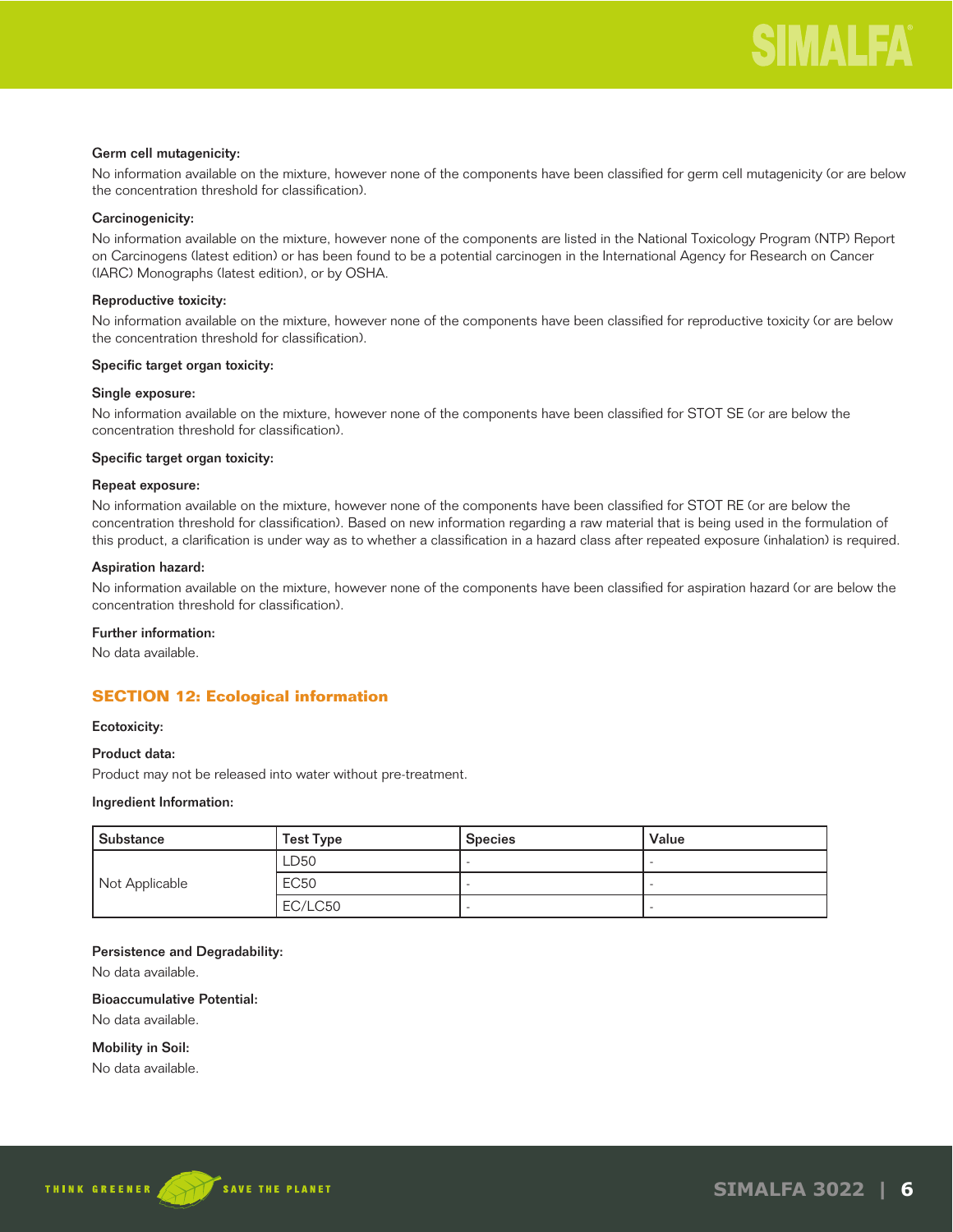## Other adverse effects:

Technically correct releases of minimal concentrations to adapted biological sewage treatment facility, will not disturb the biodegradability of activated sludge. Observe regulations concerning local drainage.

## **SECTION 13: Disposal considerations**

## Appropriate method of disposal of substance or preparation

Dispose of contaminate product and materials used in cleaning up spills or leaks in a manner approved for this material. Consult appropriate Federal, State and Local regulatory agencies to ascertain proper disposal procedures.

## Contaminated packaging:

Completely emptied packing can be recycled.

## **SECTION 14: Transport Information**

## US Department of Transportation Classification (49CFR)

Not regulated under DOT

IMDG Not regulated under IMDG

IATA (Country variations may apply) Not regulated under IATA

Environmental hazards Marine pollutant: No.

Transport in bulk (according to Annex II of MARPOL 73/78 and the IBC Code) No further relevant information available.

Special precautions which a user needs to be aware of, or needs to comply with, in connection with transport or conveyance either within or outside their premises.

PROTECT FROM FROST/FREEZING

## **SECTION 15: Regulatory Information**

## United States Federal Regulations: This SDS complies with the OSHA, 29 CFR 1910.1200.

## Toxic Substances Control Act (TSCA):

All substances in this product are listed, as required, or are exempt from the TSCA inventory.

## SARA Superfund and Reauthorization Act of 1986 Title III sections 302, 311,312 and 313:

Section 302 – No chemicals in this material are subject to the reporting requirements of SARA Title III, Section 302.

## CERCLA Hazardous Substance List, 40 CFR 302.4:

This product does not contain chemicals listed on CERCLA.

## Clean Air Act (CAA) Section 112(r) Accidental Release Prevention (40 CFR 68.130):

None

Clean Water Act Section 311 Hazardous Substances (40 CFR 117.3):

None

## SARA Title III Section 302 Extremely Hazardous Substance (40 CFR 355, Appendix A):

None

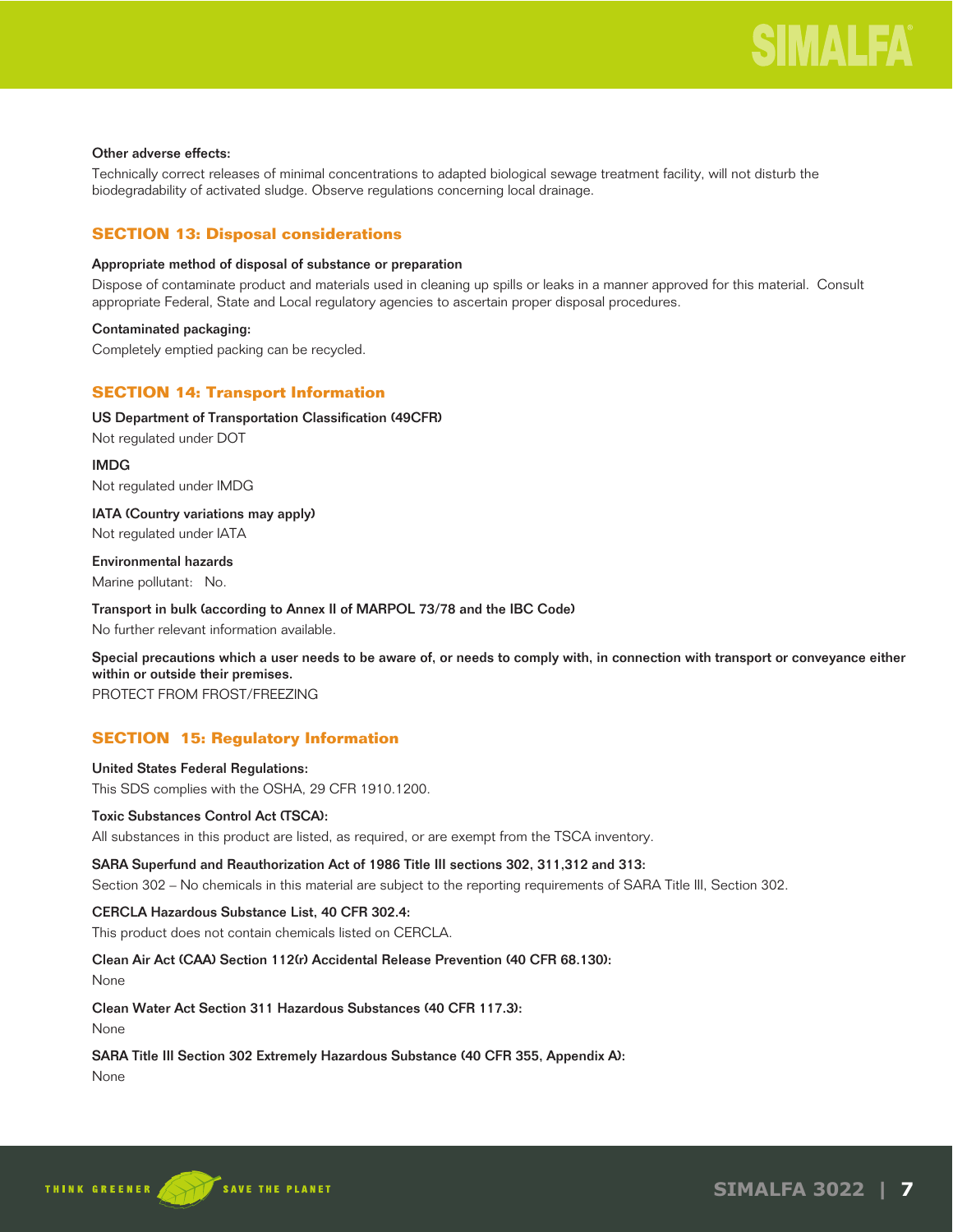

## Section 311/312 (40 CFR 370):

| Acute Health Hazard: No   |  |
|---------------------------|--|
| Chronic Health Hazard: No |  |
|                           |  |
| Pressure Hazard:  No      |  |
| Reactivity Hazard: No     |  |

Section 313 Toxic Release Inventory (40 CFR 372):

None

## STATE REGULATIONS:

This SDS contains specific health and safety data is applicable for state requirements. For details on your regulatory requirements you should contact the appropriate agency in your state.

#### Massachusetts Right to Know:

None of the components are listed on the Massachusetts Right to Know List.

#### New Jersey Right to Know:

None of the components are listed on the New Jersey Right to Know list.

#### Pennsylvania Right to Know:

None of the components are listed on the Pennsylvania Right to Know List.

Canada WHMIS Hazard Class:

Not applicable

## **SECTION 16: Other Information**

## NFPA Hazard Classification

Health: 1 | Flammability: 0 | Instability: 0 | Special Hazards: None

#### Revision Date: February 3, 2020

#### Disclaimer:

Workers using Simalfa should read and understand this SDS and be trained in the proper use of this material.

This information is accurate to the best of Alfa Adhesives, Inc.'s knowledge, or obtained from sources believed by Alfa Adhesives, Inc. to be accurate. Because many factors may affect processing or application/use, we recommend that you make tests to determine the suitability of this product for your particular purpose prior to use. No warranties of any kind, either expressed or implied, including warranties of merchantability or fitness for a particular purpose, are made regarding products described or designs, data or information set forth, or that the products, designs, data or information may be used without infringing the intellectual property rights of others. In no case shall the descriptions, information, data or designs provided be considered a part of our terms and conditions of sale. Further, you expressly understand and agree that the descriptions, designs, data, and information furnished by Alfa Adhesives, Inc. hereunder are given gratis and Alfa Adhesives, Inc. assumes no obligation or liability for the description, designs, data and information given or results obtained, all such being given and accepted at your risk.

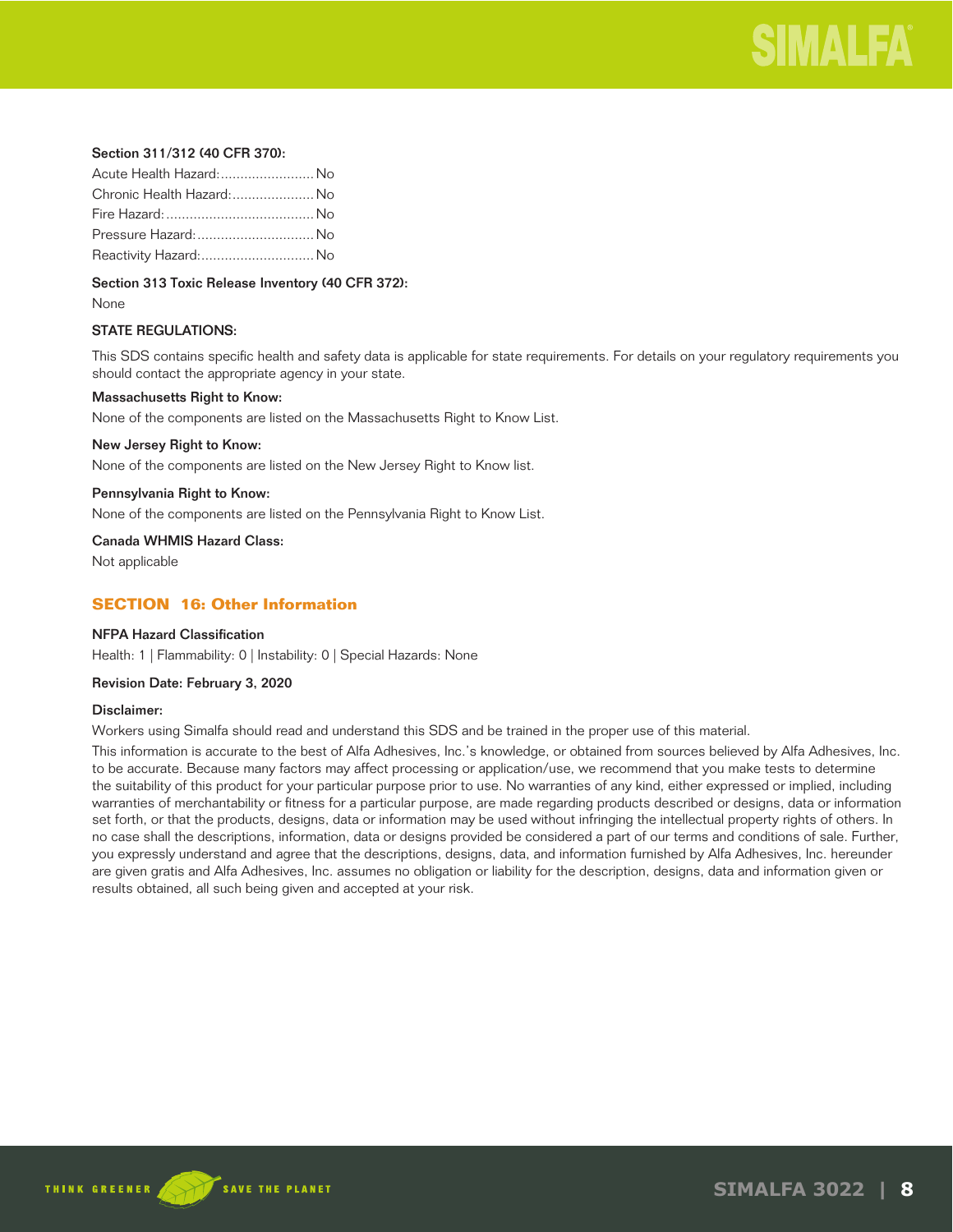# $\{$  HOJA TECNICA $\}$

ISO 9001:2008 REGISTERED | GREENGUARD GOLD + GREENGUARD CERTIFIED

## **SIMALFA 3022**

## **Descripción del producto**

SIMALFA 3022 es un adhesivo a base de agua sensible a la presión, libre de solventes, utilizado para la unión de espumas, materiales de tapicería y más. El adhesivo tiene una excelente propiedad de adherencia en húmedo (adhesión instantánea) y alta flexibilidad, así como una buena resistencia al calor. El adhesivo, según la aplicación, se aplica a uno o ambos lados por medio de una pistola rociadora de baja presión (HVLP) de alto volumen.

## **Propiedades específicas**

Super tack instantaneo Alto rendimiento Pegue instantáneo Procesos rápidos Aplicación a una sola cara Reposicionabilidad Suave línea de pegue Libre de solventes

## **Certificaciones**

Greenguard Gold + Greenguard Certified

## **Propiedades físicas**

| Contenido de sólidos:~ 27.5%                             |  |
|----------------------------------------------------------|--|
|                                                          |  |
|                                                          |  |
| Viscosidad Brookfield:  4 - 9 cP (Spindal 1/61, 100 RPM) |  |
|                                                          |  |
|                                                          |  |
|                                                          |  |
| Punto de congelación:  32°F (0°C)                        |  |
| Manejo y almacenaje:  Mínimo 5°C, máximo 30°C            |  |
|                                                          |  |
|                                                          |  |

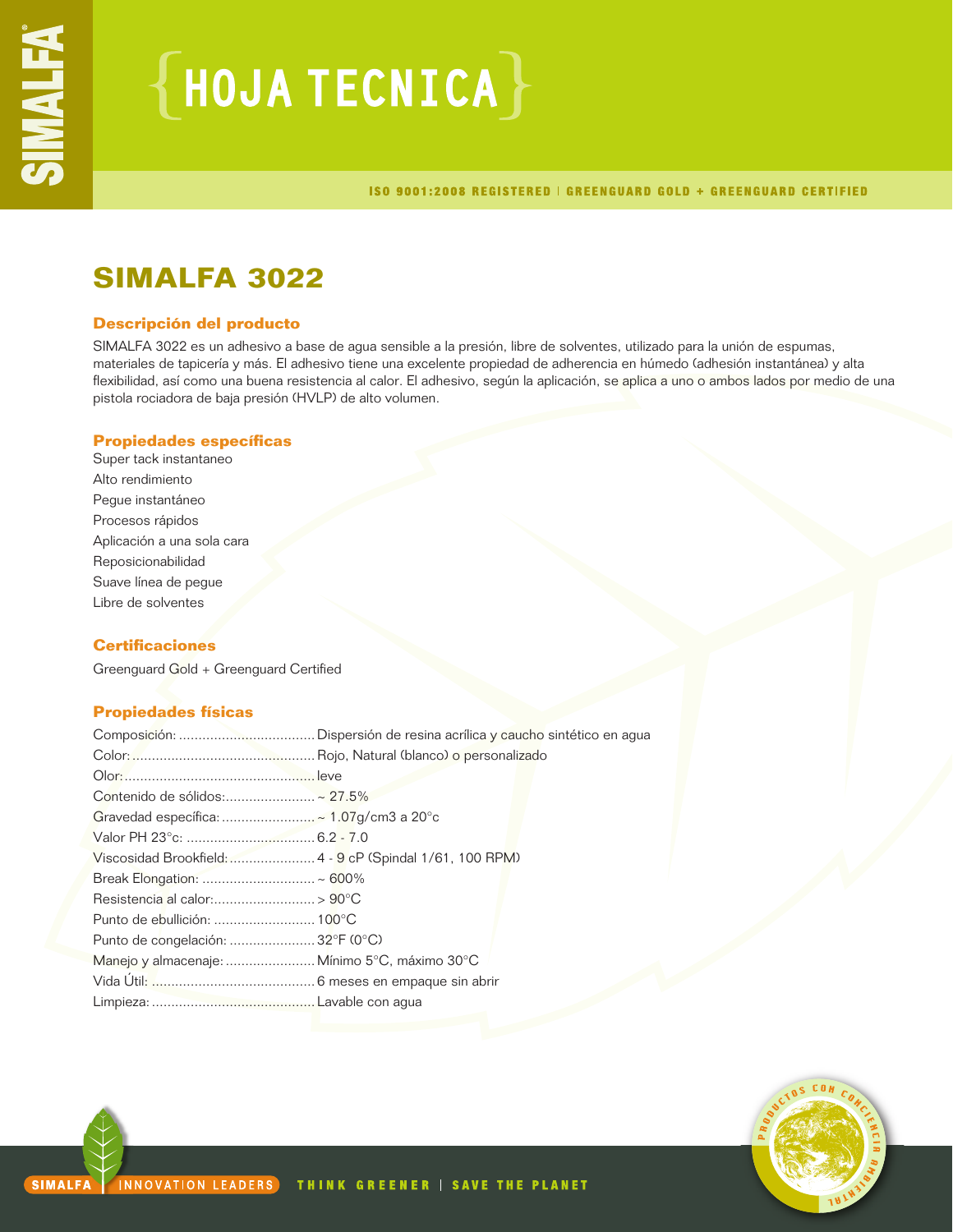## **Presentaciones del producto**

Simalfa está disponible en contenedores de 5, 110 y 250 galones ( 20, 440 y 1000 Kg) Para información adicional, visitar la web en: www.simalfa.com/techinfo/container.htm

## **Preparación de las superficies**

Las superficies deben estar limpias, secas y libres de polvo. Exentas de grasa, aceite, o cualquier otro elemento contaminante que pueda afectar el buen desempeño del adhesivo.

## **Aplicación**

Nunca agite o mezcle antes de su uso. Simalfa puede ser aplicado con pistola en ambas superficies; sin embargo, en muchos casos, puede hacerse aplicación a un solo sustrato, siendo este también un método correcto de aplicación. Sostener la pistola en ángulo recto a una distancia de la superficie, entre 10cm a 20cm y asegurarse de hacer una aplicación uniformemente, que coincida al momento de unir los sustratos.

## **Cobertura**

La cobertura varía dependiendo de la porosidad de los materiales y la fuerza de pegue deseada. El rendimiento aproximado por puede ser de 300 mts2 por galón; en cualquier caso para determinar el consumo adecuado es necesario evaluar las necesidades de cobertura específica a la aplicación.

## **Ensamblaje y tiempo de curado final**

Simalfa ofrece adhesión inmediatamente después de aplicado. Los usuarios pueden reposicionar los sustratos, para mejorar la calidad de su producto, sin necesidad de nuevas aplicaciones. Presión mecánica o manual puede ser aplicada para mejorar las cualidades de la cohesión inicial. Adicionalmente, permite dejar hasta 15 minutos de tiempo abierto antes de hacer la unión si el proceso de producción así lo requiere. Después de 15 minutos el adhesivo se puede secar perjudicando la adhesión.

La adhesión final se logra una vez el agua residual se haya evaporado. A pesar de que la evaporación del agua es rápida, se recomienda esperar 24 horas para realizar pruebas de pegue finales.

## **Equipos y métodos de aplicación**

La forma idónea para la aplicación de los adhesivos SIMALFA es a través de nuestro sistema de caída libre por gravedad y aplicando con nuestras pistolas spray HVLP (high volume low presure) alto volumen baja presión. Otras pistolas pueden llegar a funcionar con nuestro sistema.

Podemos ofrecer el asesoramiento técnico para el uso apropiado de nuestro adhesivo.

Metodos de Aplicación: ....................Spray manual, spray automatico, rodillo o brocha.

| Pistola de Aplicación Spray:  SIMALFA HVLP |                                                                                                                                                           |
|--------------------------------------------|-----------------------------------------------------------------------------------------------------------------------------------------------------------|
| Tamaño de la Aguja:  1.5 mm - 2.0 mm       |                                                                                                                                                           |
|                                            | Método de Dosificación:Sistema de flujo libre (patente#:5868319) o tanque presurizado. Por sistemas de bombeo no es<br>recomendado hacer la dosificación. |
|                                            | plástico. En ningún caso utilizar metales como, aluminio, acero, lata, etc.                                                                               |
|                                            | Limpieza de los Equipos:  Usar solamente agua. Nunca usar solventes de ningún tipo. NO SE RECOMIENDA SUMERGIR<br>LA PISTOLA EN AGUA.                      |

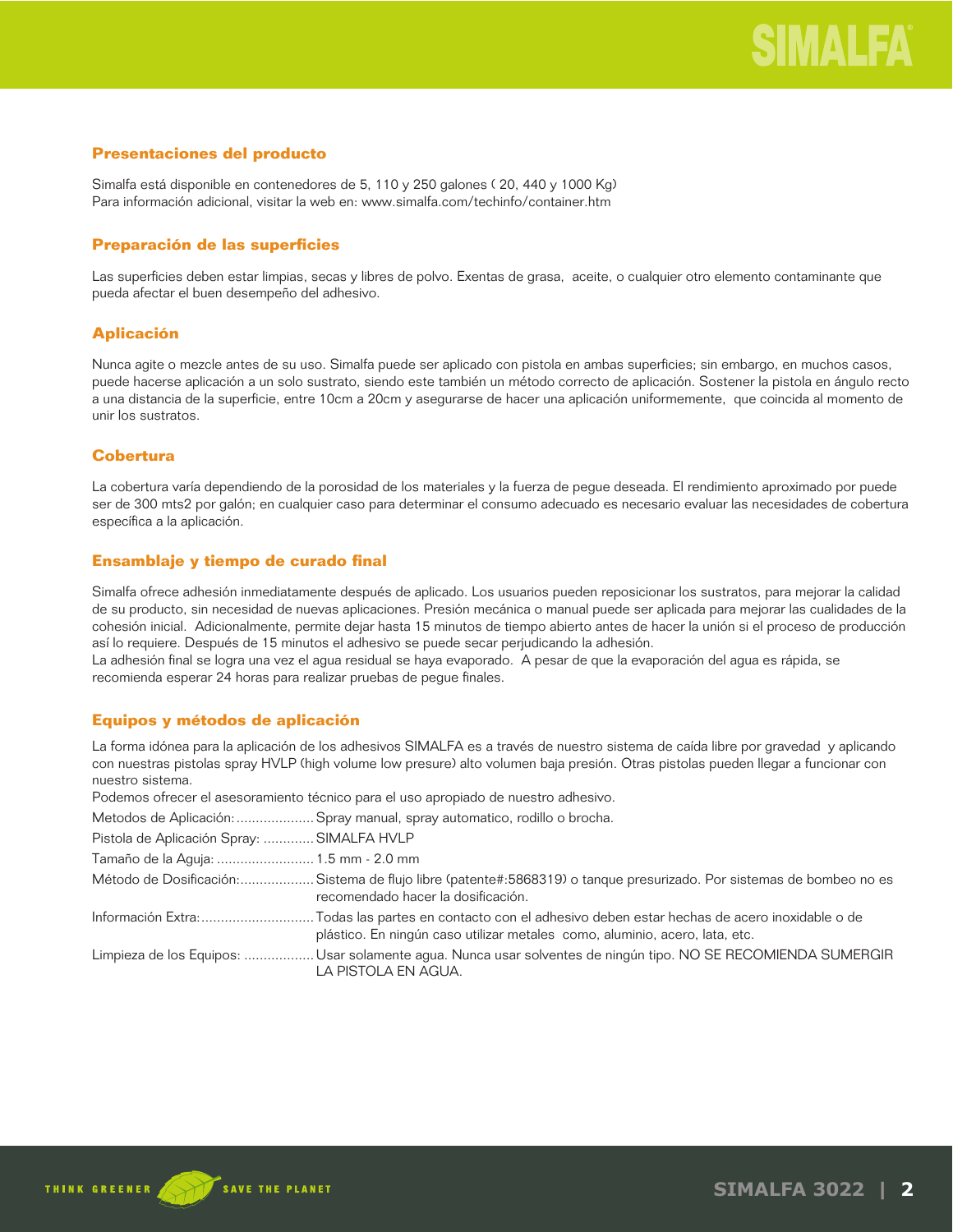## **Limpieza**

En caso que el adhesivo este húmedo (liquido) se puede remover con agua. El adhesivo seco en superficies porosas como lo son telas y espumas no podrá ser removido. Se recomienda a los usuarios evitar que el adhesivo caiga en zonas no deseadas.

## **Información Preventiva**

Antes de usar SIMALFA 3022 por favor referirse a la hoja de seguridad y a la etiqueta del producto, para consultar las recomendaciones de salud y seguridad.

## **Para Información Adicional**

Para pedir información adicional por favor visiten nuestra pagina www.simalfa.com, o contáctenos vía teléfono al 001(973)423-9266 o por correo postal a SIMALFA | 15 Lincoln Street | Hawthorne | NJ | 075006 | EE.UU.

## **Aviso importante**

Esta información es acertada según el mejor conocimiento de Adhesivos Alfa Inc obtenida de fuentes confiables para la misma. Dado que muchos factores pueden intervenir en el desempeño, procesamiento o aplicación, nosotros recomendamos que haga pruebas para determinar la idoneidad del producto con su uso en particular. Este producto no cuenta con garantías de ningún tipo, ni expresas ni implícitas, incluyendo garantías de come ciabilidad o uso específico o en cuanto a las descripciones, diseños de los productos o información establecida. En ningún caso debe la información y diseño ser tomada como términos y condiciones para la compra del producto. Se debe entender toda la información, diseños y descripciones como material gratis dada por Alfa Adhesives, Inc. Por lo tanto Alfa Adhesives Inc no asume ninguna responsabilidad ni obligación sobre los conceptos, diseños e información dados, todos deben ser aceptados bajo su propia responsabilidad y riesgo.

## **TDS redactada por:**

Alfa Adhesives, Inc. (SIMALFA) 15 Lincoln Street Hawthorne, NJ 07506 EE.UU. Tel: 001.973.423.9266 Fax: 001.973.423.9264

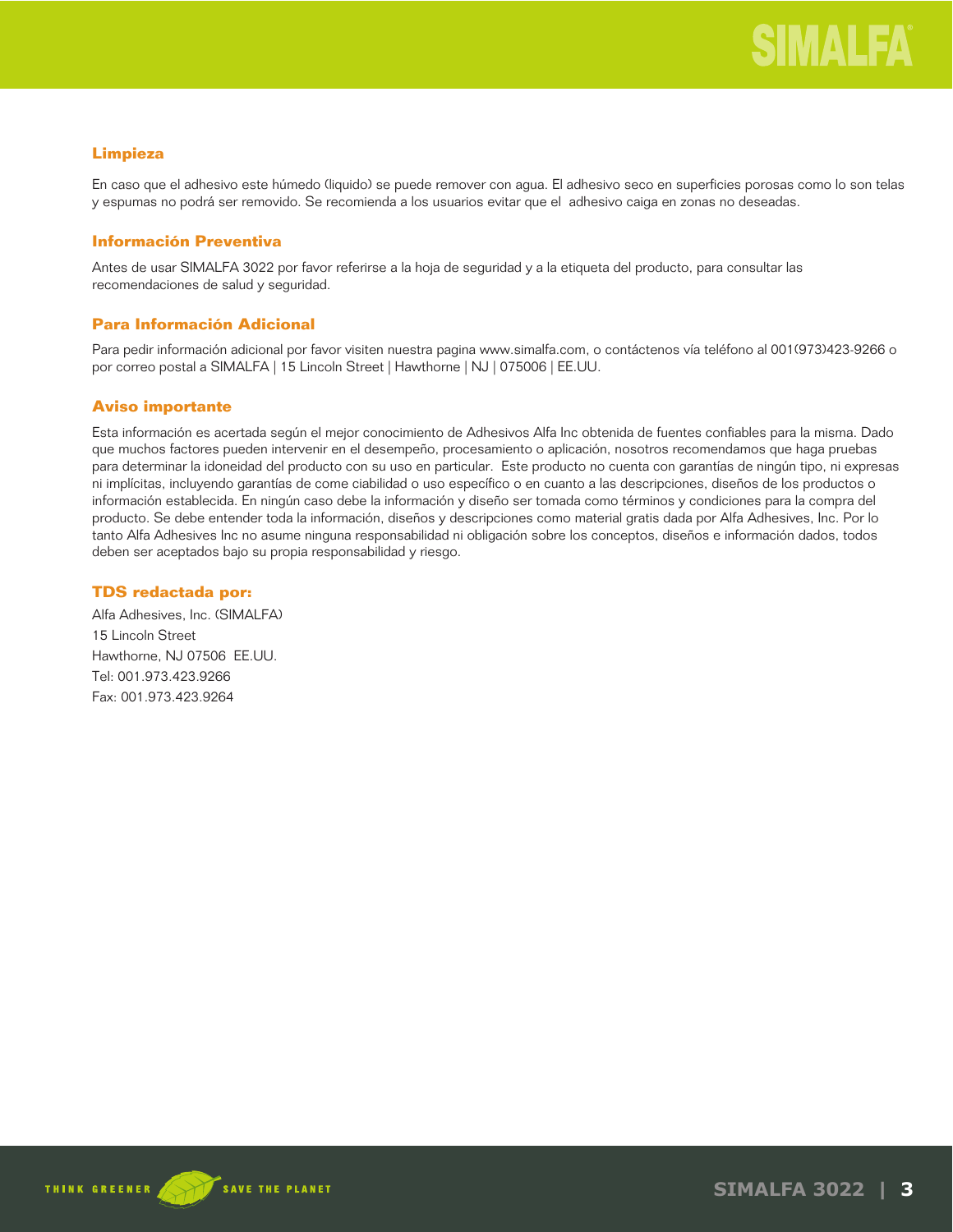# ${HoudA DE SEGURIDAD}$

ISO 9001:2008 REGISTERED | GREENGUARD GOLD + GREENGUARD CERTIFIED

## **SIMALFA 3022**

## **SECCIÓN 1: Identificación**

| Identificador de Producto: SIMALFA 3022                              |                                                                                                                                          |
|----------------------------------------------------------------------|------------------------------------------------------------------------------------------------------------------------------------------|
|                                                                      |                                                                                                                                          |
|                                                                      |                                                                                                                                          |
|                                                                      |                                                                                                                                          |
|                                                                      | Uso de la sustancia/mezcla:  Adhesivos, Uso industrial, Espuma flexible de unión, Fabricación de muebles,<br>Construcción de un vehículo |
|                                                                      |                                                                                                                                          |
| Fabricante información:                                              |                                                                                                                                          |
|                                                                      |                                                                                                                                          |
|                                                                      | Dirección de la compañía: 15 Lincoln Street, Hawthorne NJ 07506 Estados Unidos de América/USA                                            |
|                                                                      | Horas de oficina (Lunes – Viernes)  6.00 am (de la mañana) to 5:00 pm (de la tarde)                                                      |
| Compañía número de teléfono: 1.973.423.9266                          |                                                                                                                                          |
| Empresa Contacto Nombre:  Darren Gilmore, darren.gilmore@simalfa.com |                                                                                                                                          |
|                                                                      |                                                                                                                                          |

## **SECCIÓN 2: Identificación de los peligros**

Clasificación de la sustancia o mezcla, de conformidad con el reglamento párrafo (d) de la regulación §1910.1200:

| Peligros para la salud: No está clasificado      |                                                                   |
|--------------------------------------------------|-------------------------------------------------------------------|
|                                                  | Peligros ambientales:  No están cubiertos por OSHA GHS §1910.1200 |
| Peligroso para el medio                          |                                                                   |
|                                                  |                                                                   |
| Palabra de Advertencia GHS:  No aplica           |                                                                   |
| Indicación de Peligro GHS:  No aplica            |                                                                   |
| Pictograma de Peligro GHS:  No se usa pictograma |                                                                   |
| <b>Consejos de Prudencia GHS:</b>                |                                                                   |
|                                                  |                                                                   |
|                                                  |                                                                   |
|                                                  |                                                                   |
|                                                  |                                                                   |

Peligro no clasificadas de otro modo: ...... Evite la inhalación de neblinas de pulverización y / o vapores de pulverización.

de toxicidad aguda desconocida:............. No aplica.

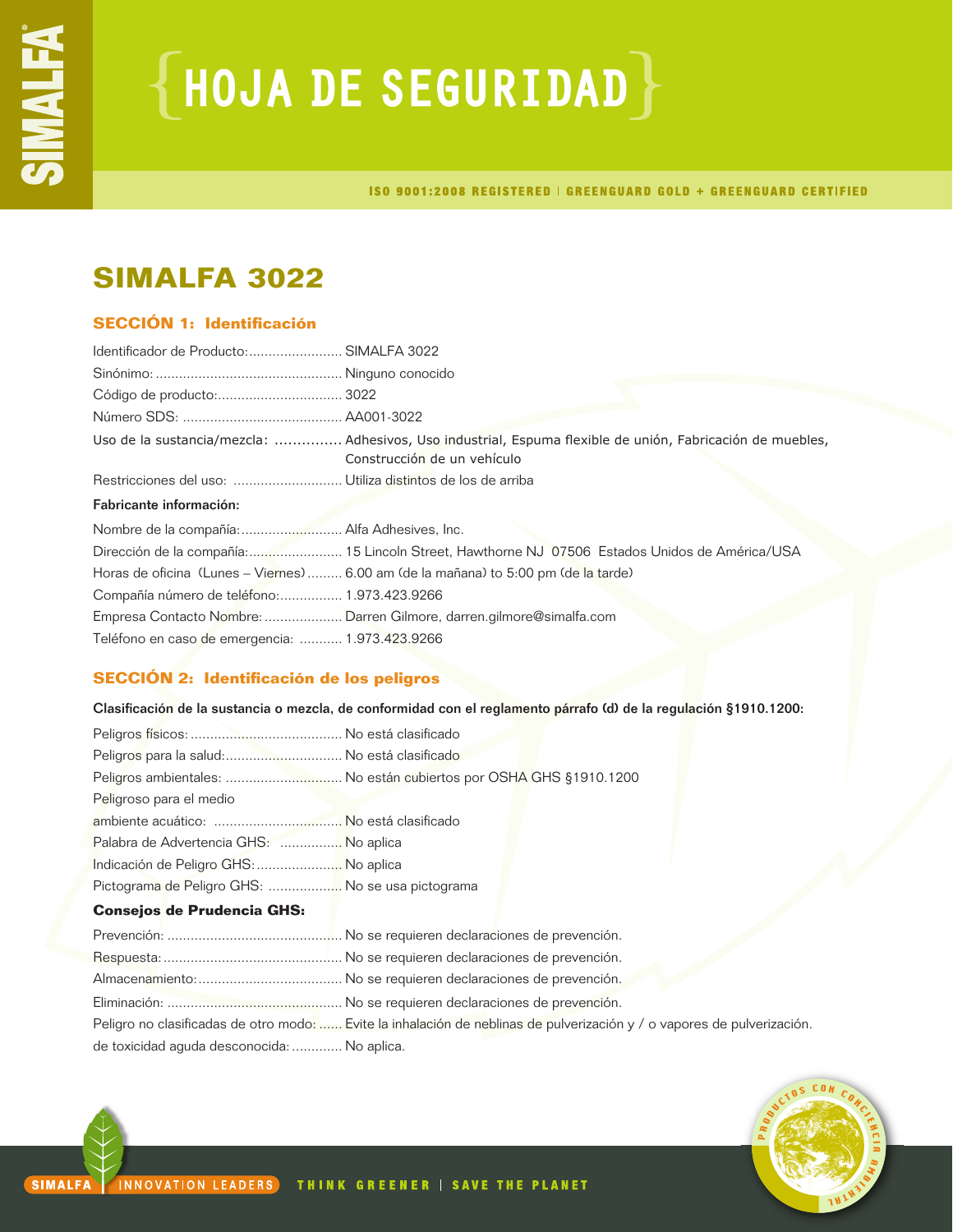

## **Sección 3, Composición/información sobre los componentes**

#### Mezcla:

CR (polychloroprenes, caucho de cloropreno). Aditivo. Agua.

| l Chemical Name                        | CAS# | <b>Concentration (weight %)</b> |
|----------------------------------------|------|---------------------------------|
| No hay componentes peligrosos por      |      |                                 |
| l encima del umbral de clasificación l |      |                                 |

Nota : El saldo de los ingredientes no están clasificados como peligrosos o están por debajo del umbral de clasificación con los criterios de la Federal OSHA Estándar de Comunicación de Peligros 29 CFR 1910.1200.

## **Sección 4, Primeros auxilios**

#### Descripción de las medidas necesarias:

#### Inhalación:

Transportar a la persona al aire libre. . En caso de irritación del tracto respiratorio buscar asistencia médica.

#### Contacto con la piel:

En caso de contacto con la piel, lavar con agua y jabón inmediato.

#### En caso de irritación cutánea:

Consultar a un médico.

#### Contacto con los ojos:

En caso de contacto con los ojos, manteniendo los párpados bien separados y lavar inmediatamente con abundante agua prolongadamente, durante al menos 5 minutos. Posteriormente consultar a un oftalmólogo

#### Ingestión:

Buscar asistencia médica inmediata.

#### Síntomas/efectos más importantes, agudos y retardados:

Ninguno actualmente conocido.

Indicación de la necesidad de recibir atención médica inmediata y tratamiento especial requerido en caso necesario:

Si se observan los síntomas, consulte a un médico y darles esta SDS.

## **Sección 5, Medidas de lucha contra incendios**

#### Medios de extinción apropiados:

Agua, Espuma, Polvo seco.

## Material extintor inadecuado:

Ninguno conocido .

#### Peligros específicos de los productos químicos:

El producto no es combustible. No inhalar humos procedentes de incendios o de vapores de descomposición. Los productos de combustión – Gases irritantes y vapores.

## Equipo de protección especial y precauciones para los equipos de lucha contra incendios:

Llevar ropa de protección completa y equipo de respiración autónomo aprobado por NIOSH. Utilizar agua para enfriar los contenedores expuestos al fuego.

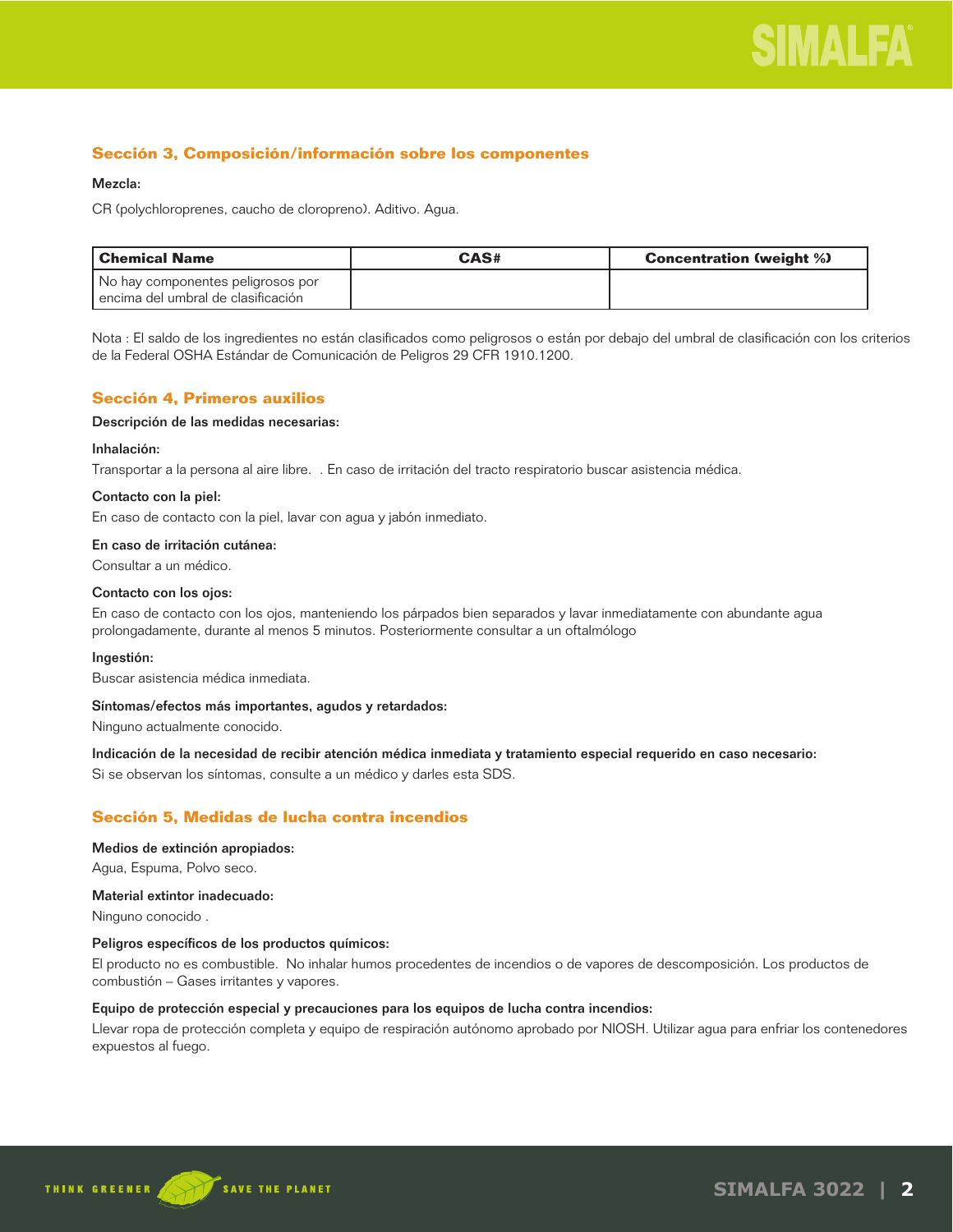## **Sección 6, Medidas que deben tomarse en caso de vertido accidental**

#### Precauciones individuales, equipos de protección y procedimientos de emergencia:

Usar el equipo de protección personal (EPP) adecuado tales como: guantes, gafas y ropa de protección cuando sea necesario basándose en las condiciones (Vea la Sección 8). Vea la Sección 2 y 7 para obtener información adicional sobre los peligros y medidas cautelares. Quitar la ropa contaminada.

#### Precauciones Medioambientales:

Detener la fuga si puede hacerse sin riesgo. No verter en desagües ni en el medio ambiente acuático. Cubrir los desagües.

#### Métodos y materiales de aislamiento y limpieza:

Recoger mecánicamente el producto. Absorber inmediatamente el producto derramado con sólidos inertes como arcilla o tierra de diatomeas, agente aglutinante ácido o universal. Limpiar las superficies contaminadas a fondo. Conservar el agua de lavado contaminada y deseche. Eliminar en un lugar de tratamiento adecuado de acuerdo con las regulaciones locales / regionales / internacionales.

## **Sección 7, Manipulación y almacenamiento**

#### Precauciones para una manipulación segura:

Se deben seguir las precauciones necesarias para el manejo de productos químicos. Si es imposible o insuficiente de succión de las inmediaciones, una buena ventilación del lugar de trabajo debe garantizarse. Use buenas prácticas de higiene personal y usar el equipo de protección personal (EPP) adecuado (vea la Sección 8). . Lavarse las manos y otras áreas expuestas con un jabón suave y agua antes de tomar un descanso del trabajo y abandonar el trabajo

## Condiciones de almacenamiento seguro, incluidas cualesquiera incompatibilidades:

Conservar únicamente en el recipiente original. Mantener el recipiente herméticamente cerrado.

## Temperatura de almacenamiento:

5 - 30°C

#### Duracion:

6 meses en envase cerrado.

## **Sección 8, Controles de exposición/protección personal**

#### Parámetros de control:

#### Límites de exposición laboral:

No contiene sustancias que sobrepasen el límite de concentración fijado un límite de exposición ocupacional.

| US OSHA HAZARDOUS COMPONENTS (29 CFR 1910.1200):            |  |  |
|-------------------------------------------------------------|--|--|
| Permissible Exposure Limits                                 |  |  |
| PEL-TWA (8 hour)<br>l PEL-STEL (15 min)<br><b>Substance</b> |  |  |
| Not Applicable                                              |  |  |

| US ACGIH Threshold Limit Values |                  |                   |
|---------------------------------|------------------|-------------------|
| l Substance                     | TLV-TWA (8 hour) | TLV-STEL (15 min) |
| Not Applicable                  |                  |                   |

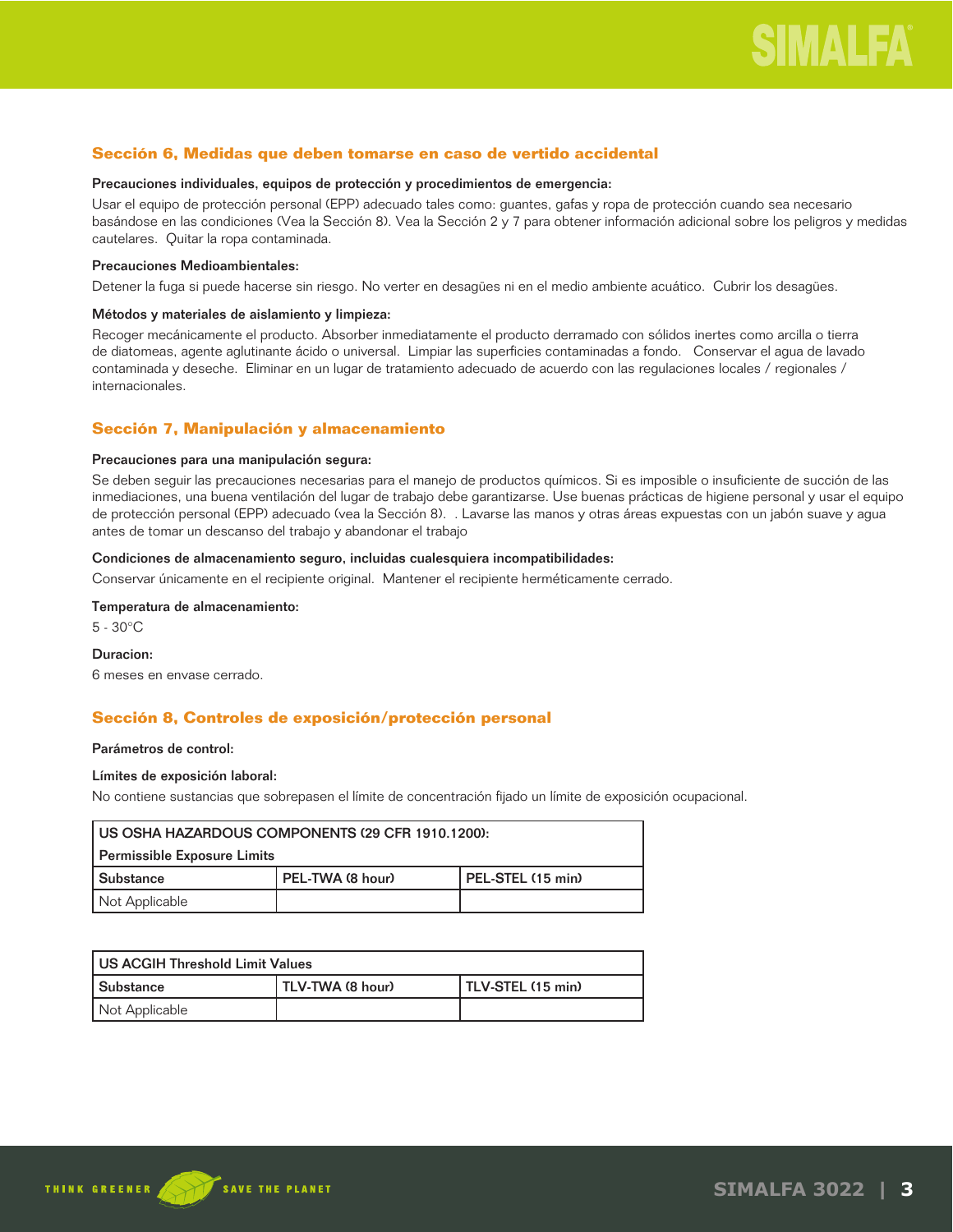

| NIOSH Exposure Limits |            |                   |
|-----------------------|------------|-------------------|
| Substance             | <b>TWA</b> | <sup>I</sup> STEL |
| Not Applicable        |            |                   |

Controles apropiados de ingeniería:

Ventilación general del área debe ser adecuada. También vea la Sección 7.

Medidas de protección individual, tales como equipos de protección personal:

Protección ocular y el rostro: Utilice gafas de protección adecuados.

Protección de los ojos debe cumplir con las regulaciones OSHA.

#### Protección de la piel y de las manos:

Utilice guantes de protección adecuados. Inspeccione los guantes antes de su uso. Utilice la técnica correcta de quitarse los guantes (sin tocar la superficie exterior del guante) para evitar el contacto de la piel con este producto. Deseche los guantes contaminados después de su uso, de acuerdo con las leyes aplicables y buenas prácticas de laboratorio. Lavar y secar las manos.

#### Protección de las vías respiratorias:

Evite la inhalación de neblinas de pulverización y / o vapores de pulverización. Trabaje en áreas bien ventiladas, donde la evaluación de riesgos muestra que los respiradores purificadores de aire son apropiados, use un respirador tipo N95 (EE. UU.) O tipo P2 (EN 143). Use respiradores y componentes probados y aprobados bajo estándares gubernamentales apropiados como NIOSH (EE. UU.) O CEN (UE).

## Otros:

Otra ropa de protección puede ser necesaria dependiendo de grado de exposición.

#### Peligros térmicos:

No hay datos disponibles

## **Sección 9, Propiedades físicas y químicas**

### Apariencia

| Punto de fusión/solidificación:  No aplicable                         |  |
|-----------------------------------------------------------------------|--|
|                                                                       |  |
|                                                                       |  |
|                                                                       |  |
|                                                                       |  |
| Inflamabilidad (sólido, gas):  No es inflamable                       |  |
| Límites de inflamabilidad superior/inferior o límites de explosividad |  |
|                                                                       |  |
| Límites de inflamabilidad: superior %:  No aplicable                  |  |
| Límites de explosividad: inferior %: No aplicable                     |  |
| Límites de explosividad: superior %: No aplicable                     |  |
|                                                                       |  |

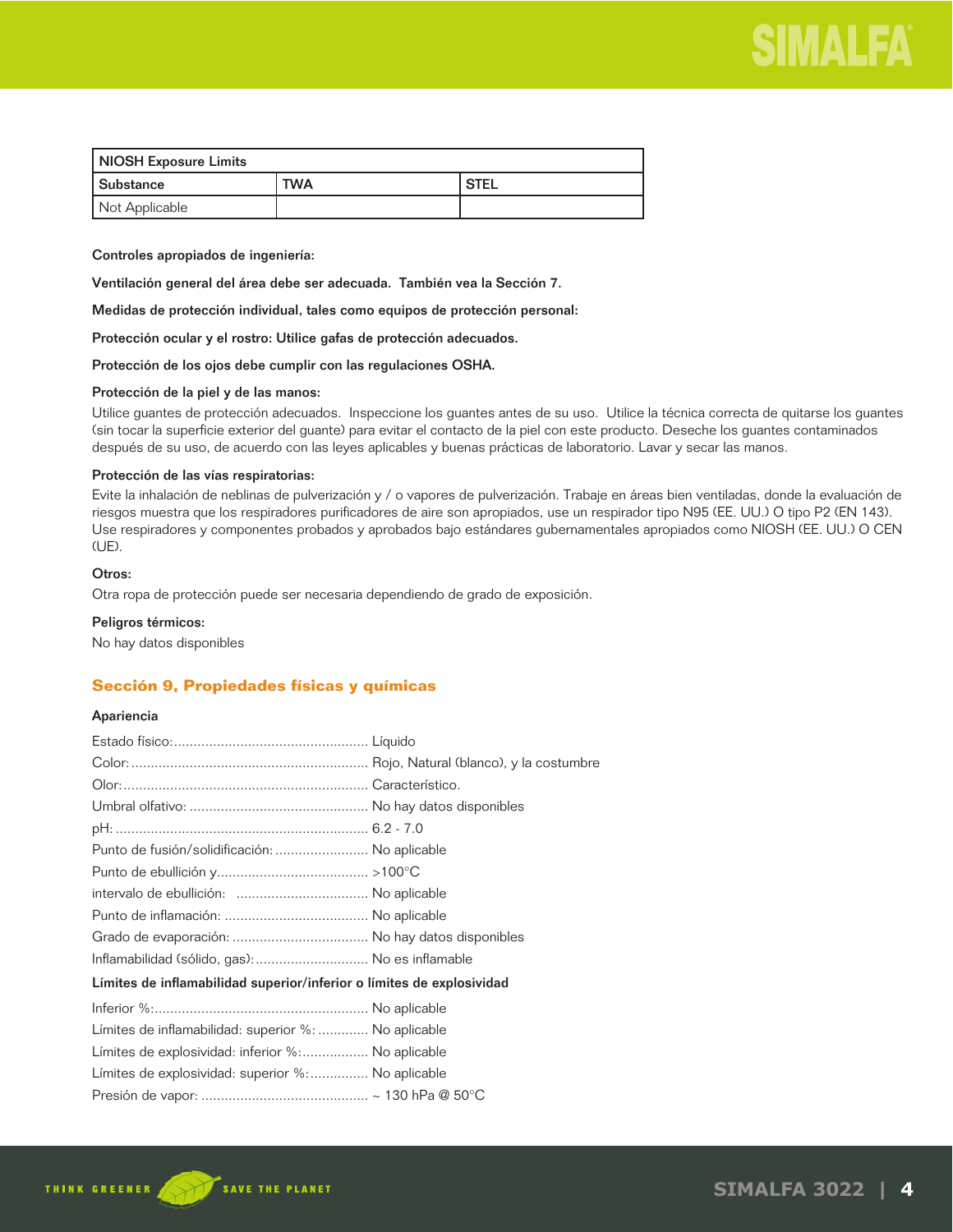

| Coeficiente de partición (n-octanol/agua):  No hay datos disponibles |  |
|----------------------------------------------------------------------|--|
| Temperatura de autoignición: No hay datos disponibles                |  |
| Temperatura de descomposición:  No hay datos disponibles             |  |
|                                                                      |  |
| Otra información:                                                    |  |

## **Sección 10, Estabilidad y reactividad**

| Posibilidad de reacciones peligrosas:  Ninguno conocido. |                                                                                                             |
|----------------------------------------------------------|-------------------------------------------------------------------------------------------------------------|
| Condiciones que deben evitarse: No congele.              |                                                                                                             |
|                                                          |                                                                                                             |
|                                                          | Productos de descomposición peligrosos: La descomposición térmica puede liberar gases y vapores irritantes. |

## **Sección 11, Información toxicológica**

### Información sobre posibles vías de exposición:

## Síntomas relacionados con las características físicas, químicas y toxicológicas:

No se espera ninguna.

## Efectos retardados e inmediatos y efectos crónicos producidos por una exposición a corto o largo plazo: No se espera ninguna.

### Medidas numéricas de toxicidad:

Información Ingrediente:

| l Substance | Test Type (species)     | Value |
|-------------|-------------------------|-------|
| No aplica   | LD50 Oral (Ratón)       |       |
|             | LD50 Dérmico (Conejo)   |       |
|             | LC50 Inhalación (Ratón) |       |

## Corrosión/irritación en la piel:

Contactos frecuentes o prolongado con la piel puede causar irritación dérmica.

## Lesiones/irritación graves en los ojos:

No se espera que cause lesiones/irritación graves en los ojos.

## Sensibilización respiratoria:

No hay información disponible sobre la mezcla, sin embargo ninguno de los componentes se han clasificado como sensibilizador respiratorio (o están por debajo del umbral de concentración para la clasificación).

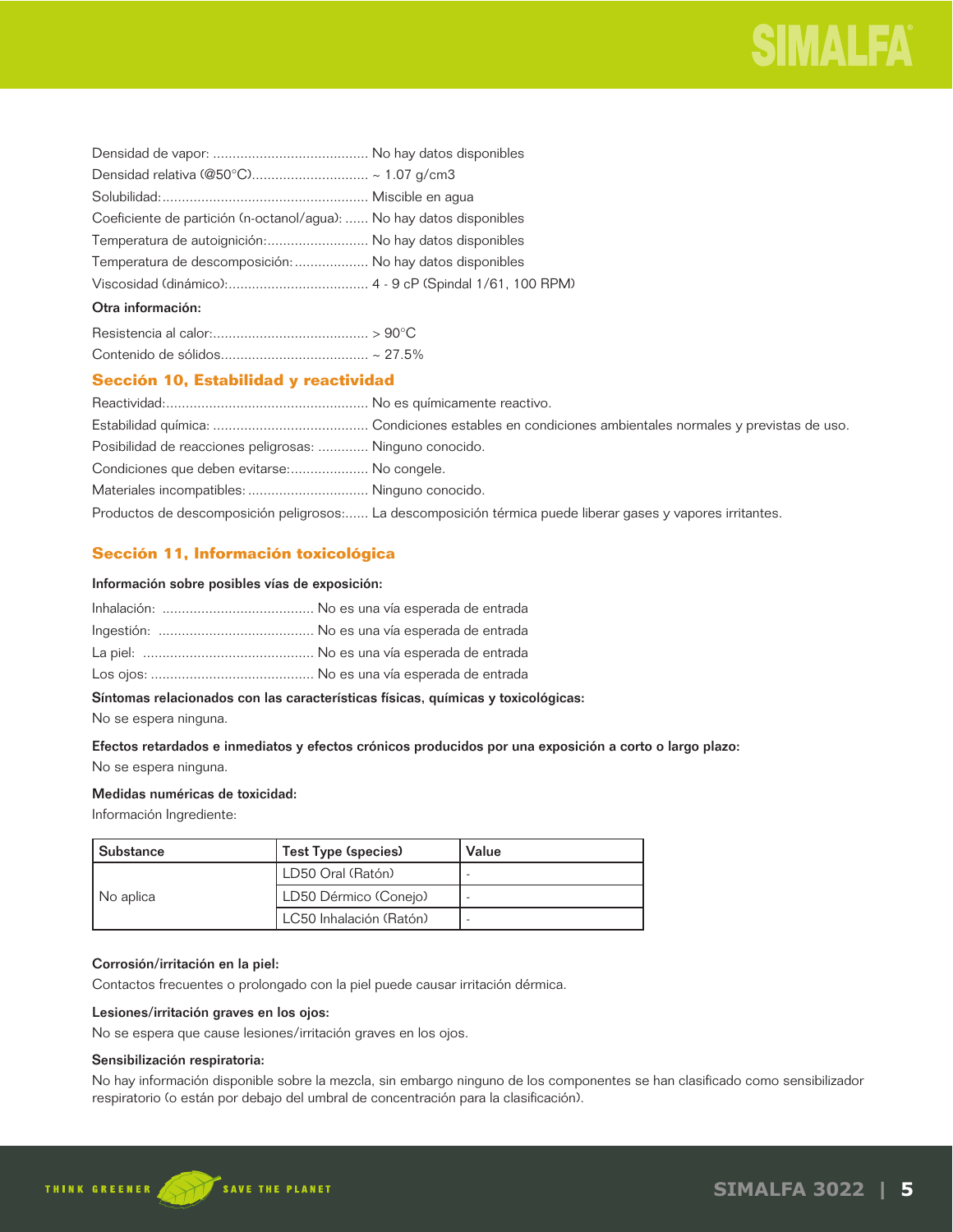#### Sensibilización de la piel:

No hay información disponible sobre la mezcla, sin embargo ninguno de los componentes se han clasificado como un sensibilizador de la piel (o están por debajo del umbral de concentración para la clasificación).

## Mutagenidad de células germinativas:

No hay información disponible sobre la mezcla, sin embargo ninguno de los componentes se han clasificado como mutagenidad de células germinativas (o están por debajo del umbral de concentración para la clasificación).

## Carcinogenicidad:

No hay información disponible sobre la mezcla, sin embargo ninguno de los componentes está listado en el Programa Nacional de Toxicología - Informe sobre Carcinógenos (National Toxicology Program (NTP) Report on Carcinogens) (última edición) o se ha encontrado para ser un carcinógeno potencial en la Agencia Internacional para la Investigación del Cáncer (International Agency for Research on Cancer (IARC)) Monografías (última edición), o por la OSHA.

## Toxicidad a la reproducción:

No hay información disponible sobre la mezcla, sin embargo ninguno de los componentes se han clasificado como toxicidad a la reproducción (o están por debajo del umbral de concentración para la clasificación).

## Toxicidad sistémica para órganos

## diana (exposición única):

No hay información disponible sobre la mezcla, sin embargo ninguno de los componentes se han clasificado como Toxicidad sistémica para órganos diana (exposición única) (o están por debajo del umbral de concentración para la clasificación).

#### Toxicidad sistémica para órganos

#### diana (exposición repetida):

No hay información disponible sobre la mezcla, sin embargo, ninguno de los componentes ha sido clasificado para STOT RE (o están por debajo del umbral de concentración para la clasificación). Sobre la base de nueva información sobre una materia prima que se está utilizando en la formulación de este producto, se está aclarando si es necesaria una clasificación en una clase de peligro después de una exposición repetida (inhalación).

#### Peligro por aspiración:

No hay información disponible sobre la mezcla, sin embargo ninguno de los componentes se han clasificado como peligro por aspiración (o están por debajo del umbral de concentración para la clasificación).

## Información adicional:

Ninguno conocido.

## **Sección 12, Información ecotoxicológia**

#### Ecología:

## Datos del producto:

El producto no puede ser liberado en el agua sin tratamiento previo.Ingredient Information:

#### Información Ingrediente:

| Substance | <b>Test Type</b> | <b>Species</b> | Value |
|-----------|------------------|----------------|-------|
| No aplica | LD50             |                |       |
|           | <b>EC50</b>      |                |       |
|           | EC/LC50          |                |       |

#### Persistencia y degradabilidad:

No hay datos disponibles

#### Potencial de bioacumulación:

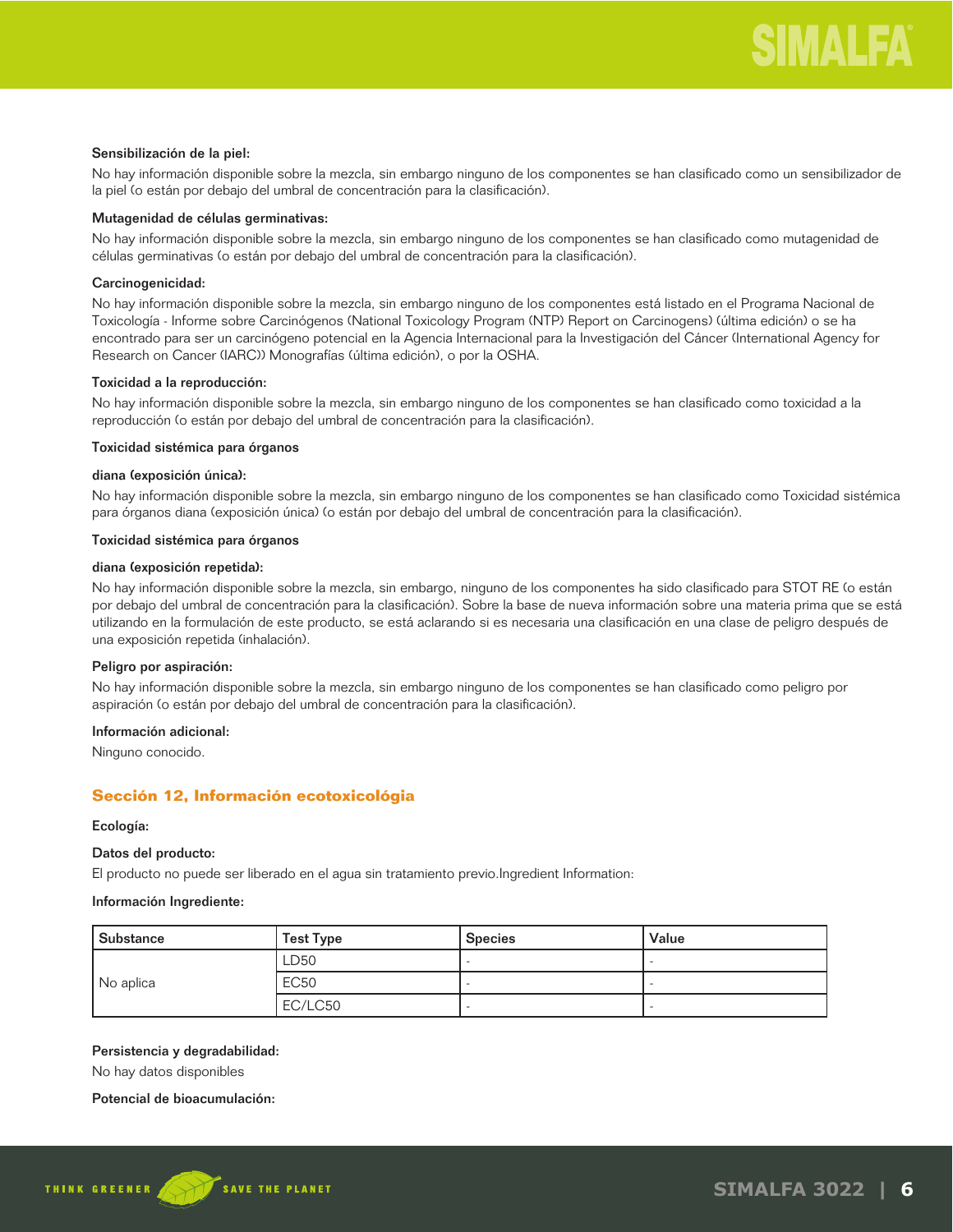

No hay datos disponibles

Movilidad en suelo: No hay datos disponibles

#### Otros efectos adversos:

Técnicamente versiones correctas de concentración débil en adecuadas estaciones de depuración biológica, no hay que esperar perturbaciones de la biodegradabilidad de los lodos activados. Observar las prescripciones relativas drenajes locales.

## **Sección 13, Información relativa a la eliminación de los productos**

#### Proceso de eliminación de sustancias o preparados:

Deshágase de producto contaminante y los materiales utilizados en la limpieza de derrames o fugas de una manera aprobada para este material. Consulte Federales, Estatales y Locales agencias reguladoras apropiadas a determinar los procedimientos adecuados de eliminación.

#### Envases contaminados:

Embalaje completamente vaciado se puede reciclar.

## **Sección 14, Información relativa al transporte**

## US Departamento de Transporte (49CFR)

No regulado

#### Código Marítimo Internacional de Mercancías Peligrosas (IMDG)

No regulado

## Asociación Internacional de Transporte Aéreo (IATA) (Pueden aplicación variantes según países)

No regulado

#### Peligros ambientales

Contaminante marino: No

Transporte a granel (de acuerdo con el Anexo II de MARPOL 73/78 y el código IBC)

Ninguna otra información pertinente disponible.

Precauciones especiales que el usuario necesita para tener en cuenta, o necesita para cumplir , en relación con el transporte o medio de transporte , ya sea dentro o fuera de sus instalaciones: Proteger de las heladas

## **Sección 15, Información sobre la reglamentación**

#### USA:

Regulaciones federales de Estados Unidos de América: Esta hoja de datos de seguridad cumple con OSHA, 29 CFR 1910.1200.

## Control de Sustancias Tóxicas acto (Toxic Substances Control Act (TSCA)):

Todas las sustancias de este producto están relacionados, según sea necesario, o están exentos de inventario TSCA.

## Reautorización del Superfina acto de 1986 Título III secciones 302, 311,312 y 313 (SARA - Superfund and Reauthorization Act of 1986 Title III sections 302, 311,312 and 313):

Seccione 302 – No hay productos químicos en este material están sujetos a los requisitos de información de SARA Título III, Seccione 302.

## Respuesta, Compensación y Responsabilidad Ambiental Ley Integral (Comprehensive Environmental Response, Compensation, and Liability Act - CERCLA) Lista de sustancias peligrosas, 40 CFR 302.4:

Este producto no contiene productos químicos incluidos en el CERCLA.